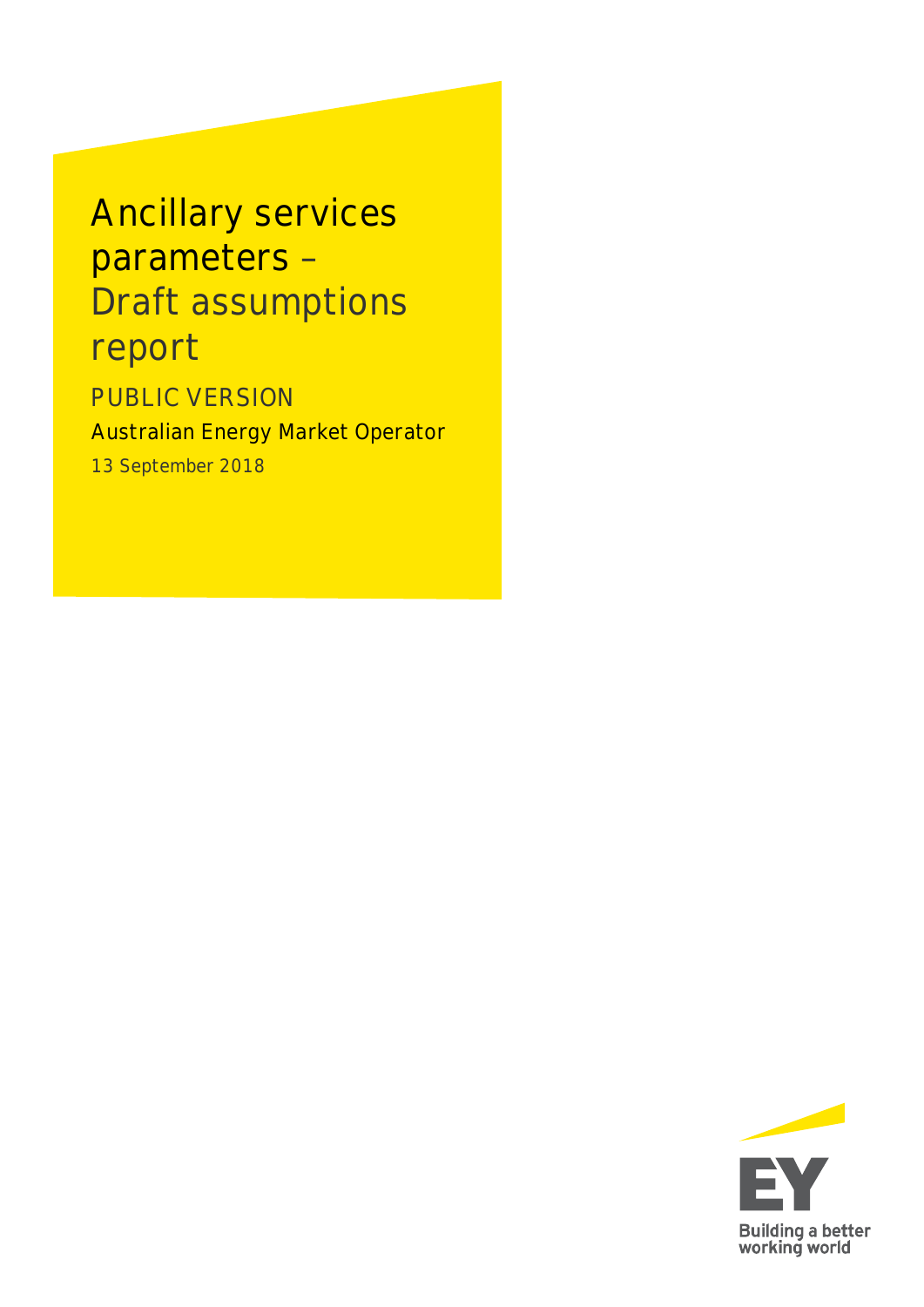# **Notice**

Ernst & Young ("we" or "EY") has been engaged by the Australian Energy Market Operator ("you", "AEMO" or the "Client") to provide electricity market modelling services to assist AEMO in calculating a number of market parameters in accordance with the Western Australian Wholesale Electricity Market Rules (the "Services"), in accordance with our Assignment commencing 1 August 2018, under the Master Services Consultancy Agreement entered into by AEMO and EY commencing 5 December 2016.

The enclosed report (the "Report") provides an overview of the simulation model and the generic data inputs and assumptions to be used in delivering the Services. The simulation model will form the basis for the outputs produced and either have been, or will be, agreed with AEMO, following the end of a public consultation process and after due consideration of submissions received.

The Report should be read in its entirety including the applicable scope of the work and any limitations. A reference to the Report includes any part of the Report. The report has been constructed based on information current as of 13 September 2018 (being the date of completion of this Report), and which has been provided by the Client, other stakeholders or is available publicly. Since this date, material events may have occurred that are not reflected in the report.

EY has prepared the Report for the benefit of AEMO and has acted upon the instructions of AEMO and had no third party interest in mind while performing the work. EY has not been engaged to act, and has not acted, as advisor to any other party. Accordingly, EY makes no representations as to the appropriateness, accuracy or completeness of the Report for any other party's purposes.

No reliance may be placed upon the Report or any of its contents by any recipient of the Report for any purpose and any party receiving a copy of the Report must make and rely on their own enquiries in relation to the issues to which the Report relates, the contents of the Report and all matters arising from or relating to or in any way connected with the Report or its contents.

EY disclaims all responsibility to any other party for any loss or liability that the other party may suffer or incur arising from or relating to or in any way connected with the contents of the Report, the provision of the Report to the other party or the reliance upon the Report by the other party.

No claim or demand or any actions or proceedings may be brought against EY arising from or connected with the contents of the Report or the provision of the Report to any party. EY will be released and forever discharged from any such claims, demands, actions or proceedings.

The WEM simulation model used for this Service has been developed on the assumptions stated and on information to be provided by stakeholders engaged in this process. We do not imply, and it should not be construed that we have performed audit or due diligence procedures on any of the information provided to us. We have not independently verified, or accept any responsibility or liability for independently verifying, any such information nor do we make any representation as to the accuracy or completeness of the information. We accept no liability for any loss or damage, which may result from your reliance on any research, analyses or information so supplied.

Modelling work performed as part of our scope inherently requires assumptions about future behaviours and market interactions, which may result in forecasts that deviate from future conditions. There will usually be differences between estimated and actual results, because events and circumstances frequently do not occur as expected, and those differences may be material.

EY have consented to the Report being published electronically on AEMO website for the purpose of undertaking a public consultation. EY have not consented to distribution or disclosure beyond this. The material contained in the Report, including the EY logo, is copyright and copyright in the Report itself vests in AEMO. The Report, including the EY logo, cannot be altered without prior written permission from EY.

We take no responsibility that the projected outcomes will be achieved, if any. Further, the outcomes are contingent on the collection of assumptions as provided and no consideration of other market events, announcements or other changing circumstances are reflected in this Report. Neither Ernst & Young nor any member or employee thereof undertakes responsibility in any way whatsoever to any person in respect of errors in this Report arising from incorrect information provided to us or other information sources used.

EY's liability is limited by a scheme approved under Professional Standards Legislation.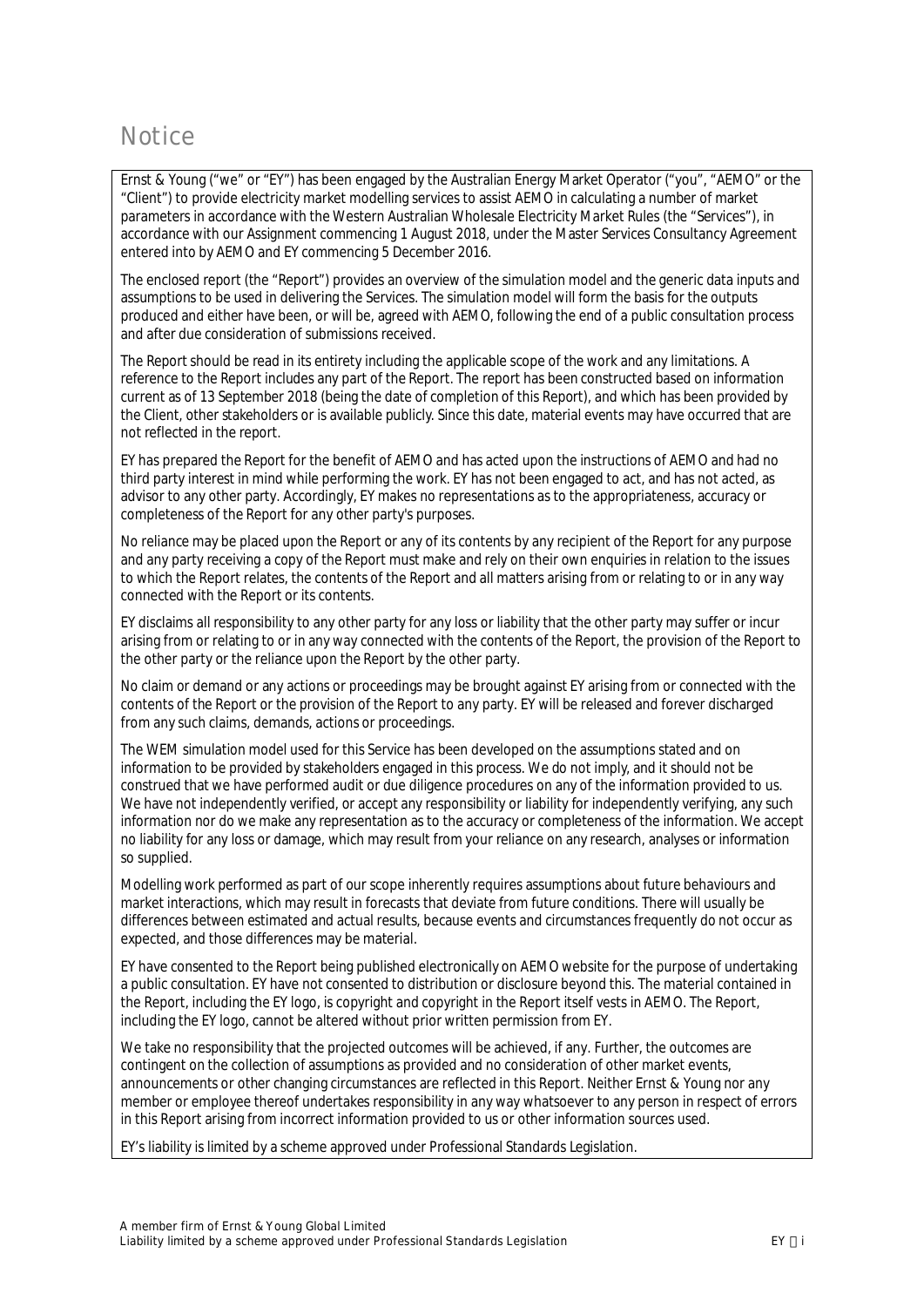# Table of contents

| 1 <sub>1</sub> |                                                                                 |  |
|----------------|---------------------------------------------------------------------------------|--|
| 1.1            |                                                                                 |  |
| 1.2            |                                                                                 |  |
| 1.3            |                                                                                 |  |
| 1.4            |                                                                                 |  |
| 2.             |                                                                                 |  |
| 2.1            |                                                                                 |  |
| 2.2            |                                                                                 |  |
| 2.3            |                                                                                 |  |
| 2.4            |                                                                                 |  |
| 2.5            |                                                                                 |  |
| 2.6            |                                                                                 |  |
| 2.7            |                                                                                 |  |
| 2.8            | Calculation of SR_Capacity_Peak and SR_Capacity_Off-Peak parameters             |  |
| 2.9            |                                                                                 |  |
| 3.             |                                                                                 |  |
| 3.1            |                                                                                 |  |
| 3.2            |                                                                                 |  |
| 3.3            |                                                                                 |  |
| 3.4            |                                                                                 |  |
| 3.5            | Upwards out of merit generation costs associated with load rejection reserve 15 |  |
| 3.6            | Constrained off generation as a result of a load rejection reserve event16      |  |
| 3.7            |                                                                                 |  |
| 4.             |                                                                                 |  |
| 4.1            |                                                                                 |  |
| 4.2            |                                                                                 |  |
| 4.3            |                                                                                 |  |
| 5.             |                                                                                 |  |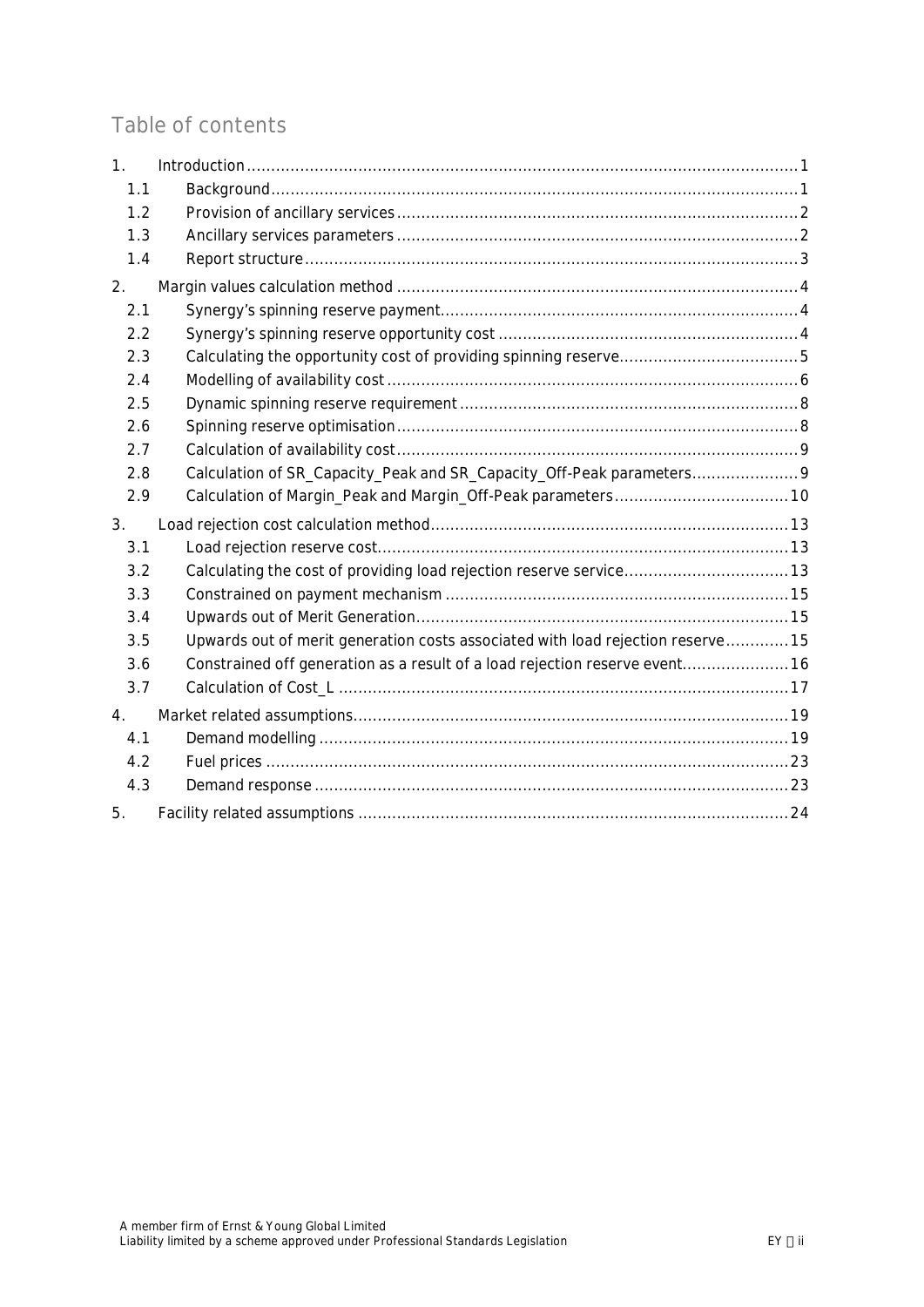# <span id="page-3-0"></span>**1. Introduction**

EY has been engaged by AEMO to provide electricity market modelling services to assist AEMO in calculating ancillary services parameters for the Wholesale Electricity Market (WEM) in Western Australia, in accordance with the Western Australian Wholesale Electricity Market Rules (Rules).

The ancillary services parameters are:

- The proposed Margin Peak and Margin Off-Peak values (Margin Values) for 2019-20 and for the purpose of clause 3.13.3A(a)(i) and 3.13.3A(a)(ii) of the Rules.
- The proposed SR\_Capacity\_Peak and SR\_Capacity\_Off-peak values (SR Capacity Values) for 2019-20 and for the purpose of clause 3.22.1(e) and 3.22.1(f) of the Rules.
- The proposed 'L' parameter of Cost\_LR, representing the Load Rejection Service Cost for the period from 2019-20 to 2021-22 for the purposes of clause 3.13.3B(a) of the Rules.

This report provides an overview of the assumptions and methods to be used to calculate the values listed above. It should be read in conjunction with EY's *Wholesale Electricity Market modelling and Backcasting Report* dated 29 August 2018, which provides key inputs and outputs to be used for the market modelling project (Project) as well as information on the construct of calibrated bidding profiles<sup>[1](#page-3-2)</sup> to emulate 2017-18 financial year observed dispatch patterns for each generator and balancing prices<sup>[2](#page-3-3)</sup> in the WEM.

In preparing this report, we have used information that has been made publicly available through industry consultations and various industry publications to the extent practicable. We note that the initial set of assumptions have been selected by AEMO based on consultation between EY and AEMO. We note that there is a significant range of alternative assumptions that, in isolation or in aggregate, could transpire to produce outcomes that will differ to those that will be modelled.

All prices in this report refer to real June 2018 dollars unless otherwise labelled. All annual values refer to the fiscal year (1 July – 30 June) unless otherwise labelled.

#### <span id="page-3-1"></span>**1.1 Background**

AEMO is required to determine, procure, schedule and dispatch generation facilities to meet the ancillary service requirements in accordance with the Rules. The modelling undertaken here is focused on the following two ancillary services in the WEM:

- ► **Spinning Reserve Ancillary Service (SRAS):** which is the service of holding online capacity associated with a synchronised generator, a dispatchable load or an interruptible load in reserve to respond to a frequency event associated with a contingency event involving either the loss of a single generator unit or a single transmission network element.
- ► **Load Rejection Reserve Service (LRRS):** which is the service of holding online capacity associated with a synchronised generator or dispatchable load in reserve to respond to a sudden decrease of system load.

In setting the ancillary service requirements, AEMO must consider the ancillary service standards and the SWIS operating standards as defined within the Rules:

► **SRAS requirements:** AEMO is required to ensure sufficient spinning reserve to cover the loss of 70% of the generator with the highest total output in a particular period. This may be relaxed if AEMO expects that the shortfall will be intermittent in nature and last no longer than thirty

<span id="page-3-2"></span><sup>&</sup>lt;sup>1</sup> Bidding profiles are a collective set of price-quantity pairs offered into the WEM in Balancing Submissions used in forming the Balancing Merit Order.

<span id="page-3-3"></span><sup>&</sup>lt;sup>2</sup> Balancing Price as defined in the Rules.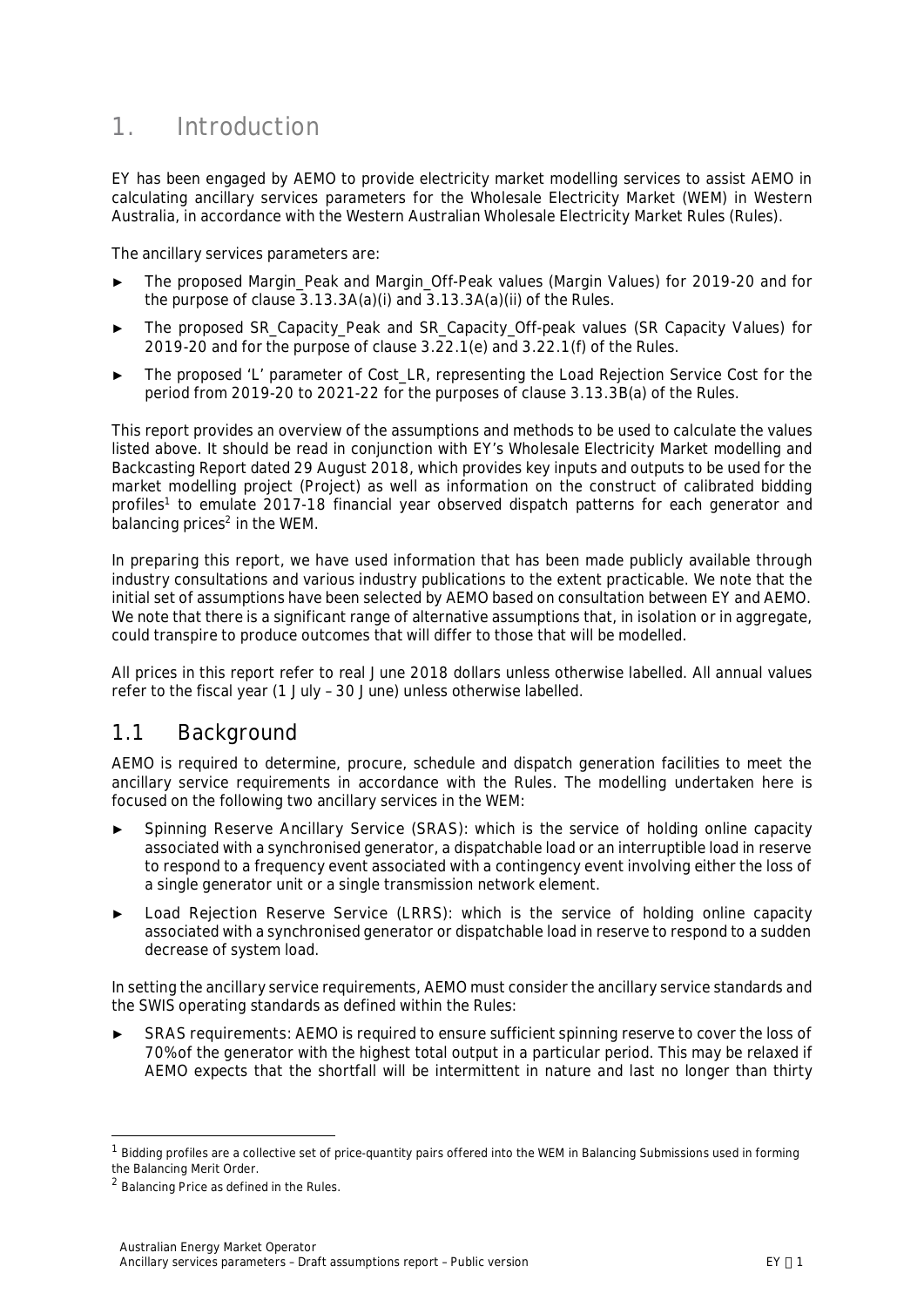minutes. The SRAS requirement is dynamic and varies from period to period. It is dependent upon generation dispatch outcomes in each period.

► **LRRS requirements:** The amount of load rejection reserve must ensure that system over frequency is below 51 Hz for credible load rejection events. The largest credible load rejection event is typically set by the loss of a network transmission element (for example, the loss of the 220 kV transmission circuit supplying the Eastern Goldfields region). This value has been determined to be 120 MW by AEMO. This may be relaxed by up to 25% (setting a requirement of 90 MW) by AEMO where it considers the probability of a network transmission fault is rare.

#### <span id="page-4-0"></span>**1.2 Provision of ancillary services**

There is currently no market for the provision of SRAS or LRRS with Synergy acting as the default service provider. AEMO may contract with individual market participants to provide these services if these services can be provided at a lower cost compared to Synergy.<sup>[3](#page-4-3)</sup> AEMO procured a total of 68 MW through spinning reserve contracts for the 2018-19 year through a long-term interruptible load contract ([4](#page-4-4)2 MW) and two short-term contracts with scheduled generators (26 MW in total).<sup>4</sup> No contracts have been procured for LRRS.

Synergy acts as the default provider of LRRS through capable generators in the Synergy Balancing Portfolio. Generators are not explicitly dispatched or enabled to be provide this service,<sup>4</sup> but do so naturally based on their generator output in a period taking into account their minimum stable generation value.

#### <span id="page-4-1"></span>**1.3 Ancillary services parameters**

The cost of providing these services are borne by market participants through ancillary service settlement calculations,<sup>[5](#page-4-5)</sup> which use administered market parameters determined by AEMO and approved by the Economic Regulation Authority (ERA). The parameters that are the focus of this modelling are outlined in [Table 1](#page-4-2). These parameters are calculated and proposed to the ERA for use in regulatory determinations.

| Parameter                                 | Description                                                                                                                                                                                                                                    |
|-------------------------------------------|------------------------------------------------------------------------------------------------------------------------------------------------------------------------------------------------------------------------------------------------|
|                                           | Margin Values are used to compensate Synergy as the default provider of spinning<br>reserve and represents the opportunity cost associating with making capacity<br>available for the service.                                                 |
| Margin_Peak; Margin_Off-<br>Peak          | Margin Values are applied to the balancing price and the quantity of spinning reserve<br>provided to determine an 'availability payment' to Synergy.                                                                                           |
|                                           | Margin Values are calculated for peak <sup>6</sup> and off-peak trading intervals.                                                                                                                                                             |
|                                           | SR_Capacity Values are the modelled requirement for Spinning Reserve Service for<br>Peak and Off-Peak Trading Intervals assumed in forming the Margin Values.                                                                                  |
| SR_Capacity_Peak;<br>SR_Capacity_Off-Peak | SR_Capacity values are calculated for peak and off-peak trading intervals and used by<br>AEMO for determining the quantity of spinning reserve service to compensate for<br>providers in accordance with clause 9.9.2(f) of the Rules.         |
|                                           | The Cost_LR parameters represents the payment to a market generator for the costs<br>of providing LRRS and the system restart services.                                                                                                        |
| Cost LR Value                             | Generators that provide LRRS are compensated through the "L" parameter.                                                                                                                                                                        |
|                                           | Generators capable of providing system restart services, that is, are capable of 'black-<br>starting' for energising the transmission network and other generators following a<br>system black out, are compensated through the "R" parameter. |

<span id="page-4-2"></span>**Table 1: Market parameters to be determined as part of this Service**

<span id="page-4-3"></span><sup>3</sup> <https://www.aemo.com.au/Electricity/Wholesale-Electricity-Market-WEM/Security-and-reliability/Ancillary-services>

<span id="page-4-4"></span><sup>4</sup> 2018 Ancillary Services Report, [https://www.aemo.com.au/-/media/Files/Electricity/WEM/Data/System-Management-](https://www.aemo.com.au/-/media/Files/Electricity/WEM/Data/System-Management-Reports/2018/2018-Ancillary-Services-Report.pdf)Reports/2018/2018-Ancillary-Services-Report.pdf

<span id="page-4-5"></span><sup>&</sup>lt;sup>5</sup> Clause 3.13 and 9.9 of the Rules.

<span id="page-4-6"></span><sup>6</sup> Peak trading intervals are defined as all trading intervals between 8:00am and 10:00pm.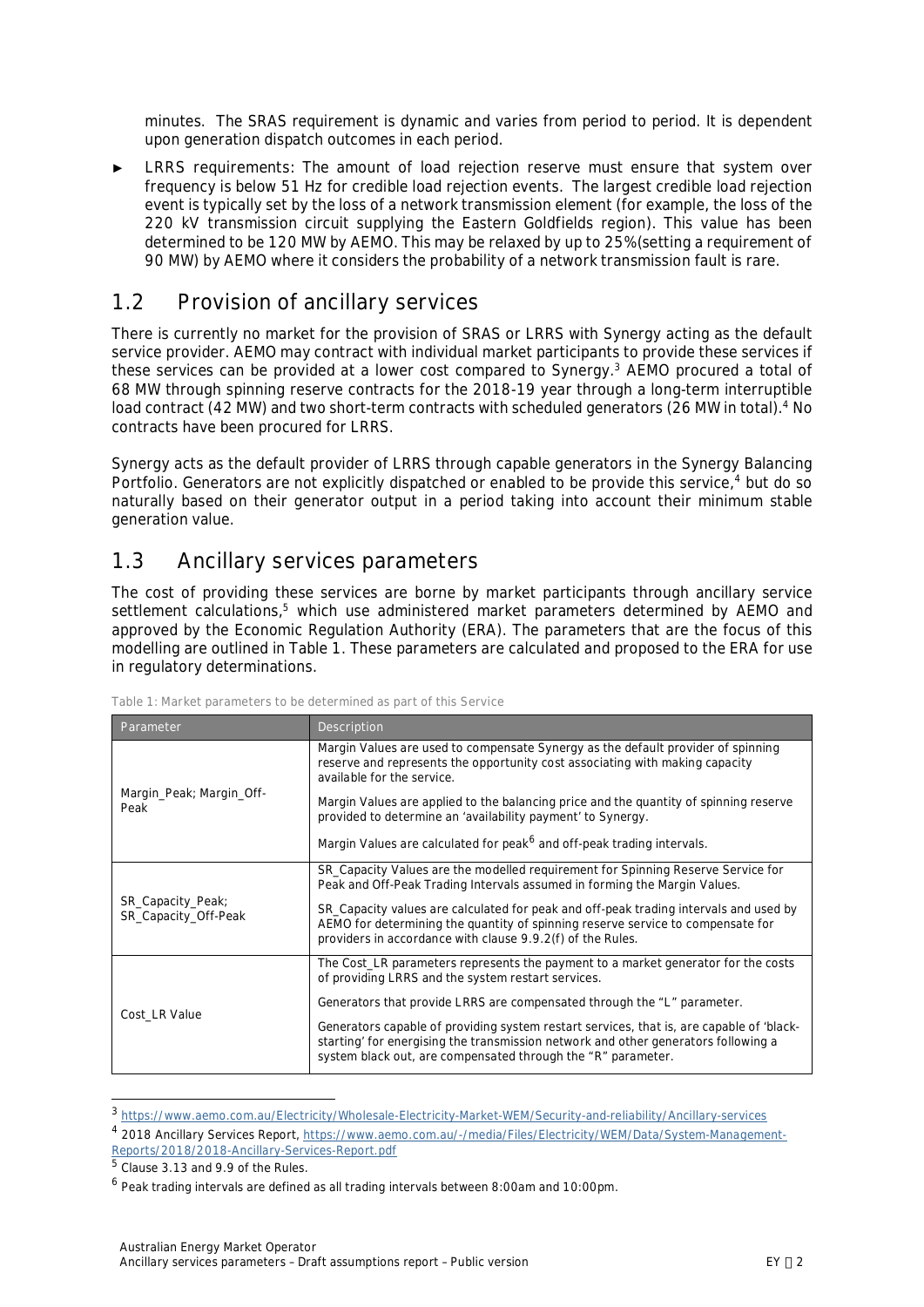## <span id="page-5-0"></span>**1.4 Report structure**

The following summarises the structure of the remainder of this report:

- ► Section 2 presents a method for the calculation of Margin Values for the 2019-20 financial year
- ► Section 3 presents a method and discussion of the calculation of the load rejection cost parameter
- ► Section 4 provides a summary of market related assumptions to be applied in the modelling
- ► Section 5 provides a summary of facility related assumptions to be applied in the modelling.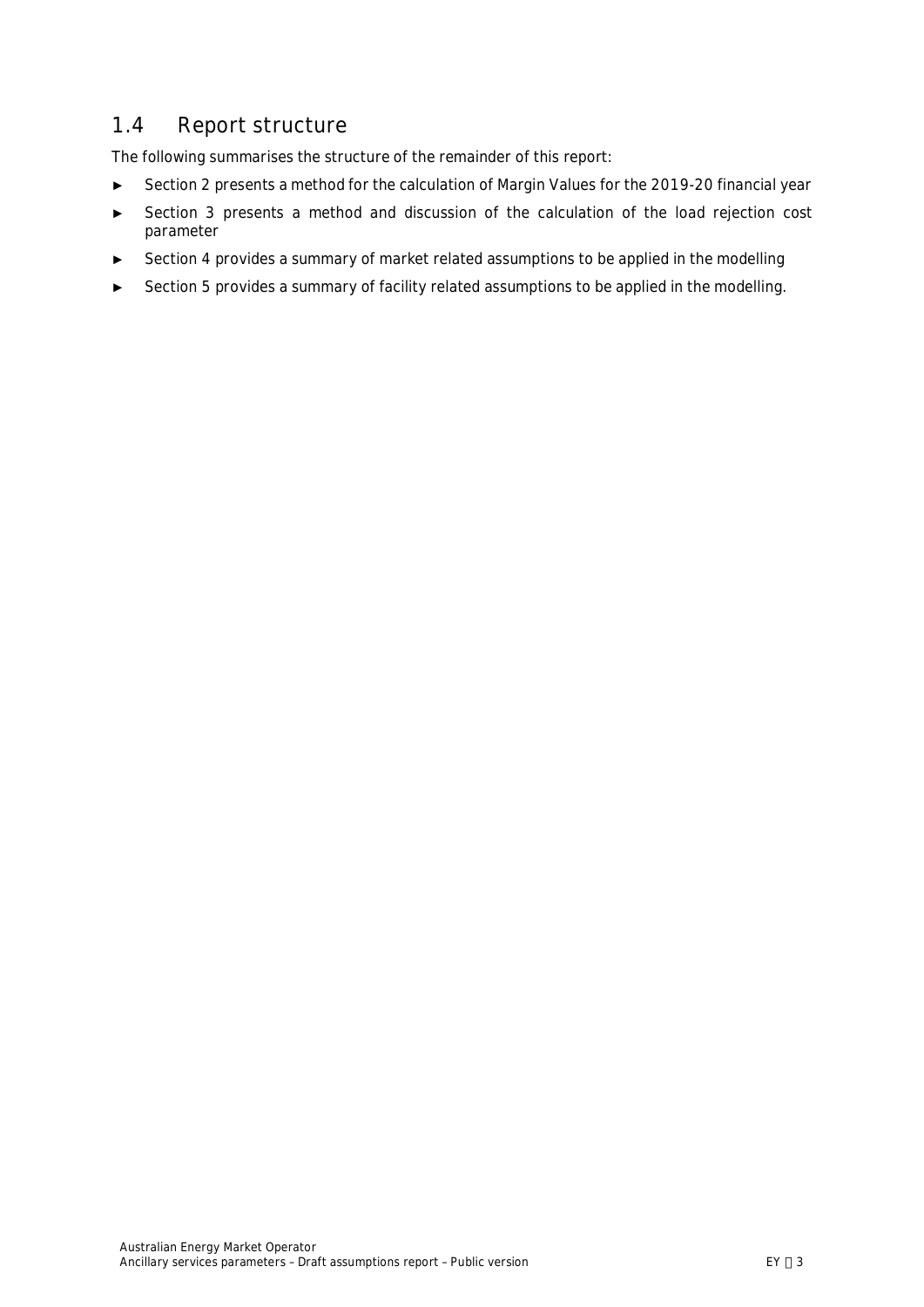# <span id="page-6-0"></span>**2. Margin values calculation method**

## <span id="page-6-1"></span>**2.1 Synergy's spinning reserve payment**

Clauses 3.13.3A(a)i and 3.13.3A(a)ii of the Rules stipulate that in proposing the Margin\_Peak and Margin Off-Peak values:

*"… AEMO must take account of:*

- *1. the margin Synergy could reasonably have been expected to earn on energy sales forgone due to the supply of Spinning Reserve Service during … Trading Intervals; and*
- *2. the loss in efficiency of Synergy's Scheduled Generators that System Management has scheduled (or caused to be scheduled) to provide Spinning Reserve Service during … Trading Intervals that could reasonably be expected due to the scheduling of those reserves;".*

These clauses of the Rules imply that Synergy's spinning reserve payment should compensate Synergy for the opportunity cost it incurs for being the default supplier of spinning reserve services. This cost is referred to as Synergy's availability cost. The forecasting of Synergy's availability cost is a key component in the overall calculation of the Margin\_Peak and Margin\_Off-Peak values.

#### <span id="page-6-2"></span>**2.2 Synergy's spinning reserve opportunity cost**

Synergy's opportunity cost of providing spinning reserve in each trading interval  $t$  of a financial year,  $t = 1,2,3,...,T$ , is given by:

<span id="page-6-4"></span>
$$
A_t = \alpha_t \frac{1}{2} p_t (F_t - U_t + H_t - M_t - I_t),
$$
  
\n
$$
A_t \ge \mathbf{0}, b \ge p_t \ge a_t F_t \ge \mathbf{0},
$$
  
\n
$$
U_t \ge \mathbf{0}, H_t \ge \mathbf{0}, M_t \ge \mathbf{0}, I_t \ge \mathbf{0},
$$
\n(1)

where:

- $\blacktriangleright$   $A_t$  is Synergy's spinning reserve opportunity cost for trading interval  $t$
- $\blacktriangleright$   $\alpha_t$  is a coefficient
- $\blacktriangleright$   $p_t$  is the balancing price for trading interval t, which is bound by the balancing price floor a and the balancing price ceiling  $$
- $\blacktriangleright$   $F_t$  is the spinning reserve requirement in trading interval  $t$
- $\blacktriangleright$   $U_t$  is the MW capacity necessary to cover the requirement for providing upwards load following ancillary services (LFAS) for trading interval  $t$
- $ightharpoonup$   $H_t$  is the MW quantity of non-spinning reserve compliant upwards LFAS capacity in trading  $\int$ interval  $t$ ; or LFAS capacity which is subject to a contract for spinning reserve in the trading interval  $t.^7$  $t.^7$

<span id="page-6-3"></span><sup>&</sup>lt;sup>7</sup> AEMO have indicated that Cockburn (COCKBURN\_CCG1) and NewGen Kwinana (NEWGEN\_KWINANA\_CCG1) are to be included in  $H_t$ . This is because Cockburn is currently not enabled for spinning reserve and LFAS. NewGen Kwinana's LFAS is included in  $H_t$  on the basis that any LFAS capacity dually providing spinning reserve would likely to be reflected in a short term non-Synergy contract and any remaining LFAS capacity is not able to meet the all the requirements for spinning reserve as per clause 3.9.3 of the Rules. The impact of NewGen Kwinana's LFAS not being able to meet all the spinning reserve requirements is that AEMO must dispatch the Synergy Balancing Portfolio to provide spinning reserve for all response periods.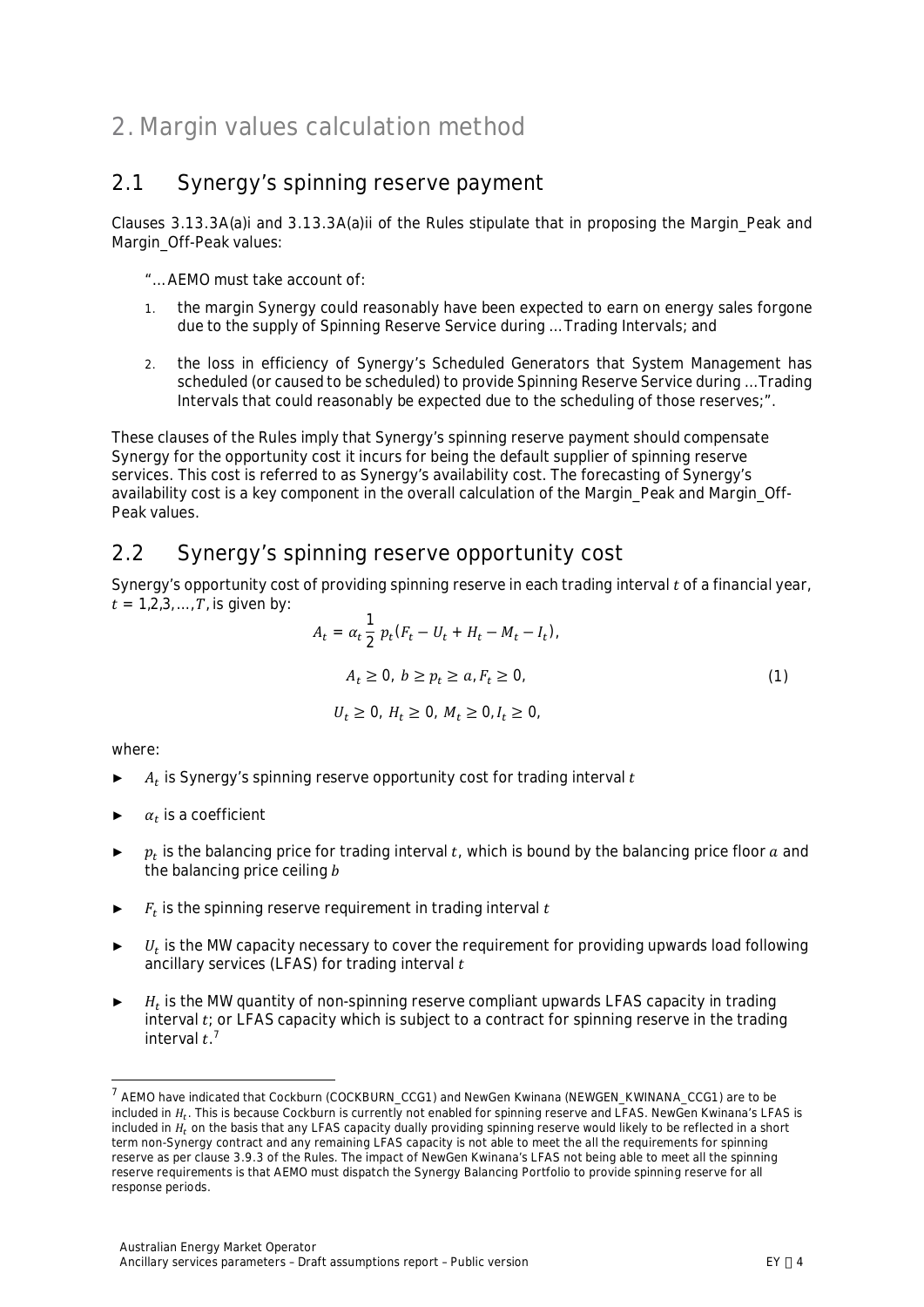- $ightharpoonup$   $M_t$  is the MW capacity of long term interruptible load contracts (non-Synergy) for spinning reserve, with terms that require AEMO to prioritise them for spinning reserve over the use of generation units
- $ightharpoonup$   $I_t$  is the MW capacity of short term non-Synergy (i.e. independent power producer) spinning reserve contracts in trading interval  $t$
- ► The scalar of one half on the right hand side of Equation [\(1\)](#page-6-4) converts MW values into MWh values for each half hour trading interval.

To summarise Equation [\(1\)](#page-6-4) in words, Synergy's spinning reserve opportunity cost is defined by multiplying a coefficient against:

- The balancing price, and
- ► The volume of spinning reserve provided by Synergy units that are not also providing upwards LFAS services.

# <span id="page-7-0"></span>**2.3 Calculating the opportunity cost of providing spinning reserve**

The ERA's 201[8](#page-7-1) Determination paper<sup>8</sup> (2018 Determination) suggested possible improvements to the previous method of availability cost estimation. The ERA indicated that these recommendations "… could be considered by AEMO in future reviews of margin values." (p. 19). As part of the process that led to the development of this Report, EY discussed the 2018 Determination with AEMO in consultation with the ERA's Secretariat. The method developed for this Report has been informed by:

- ► The ERA's recommendations outlined in Appendix 2 of its 2018 Determination, and
- ► Further discussions with AEMO and the ERA's Secretariat that have led to a refinement of the recommendations in the ERA's 2018 Determination.

One of the ERA's recommendations relates to estimation of the spinning reserve payment for each Synergy unit on the basis of its efficient opportunity costs. The ERA defined the opportunity cost of spinning reserve for a generation unit (that is able to provide the service) as being equivalent to the net revenue forgone in the balancing market due to its reservation of capacity. Consistent with the ERA's approach, EY will assume that a generation unit's net revenue forgone in the balancing market is equal to:

- ► The loss of revenue due to reduced energy sales attributable to the generation unit's reservation of capacity, minus
- ► The operating costs that would have otherwise been incurred if the unit had not reserved its capacity. The calculation of reduced operating costs will account for changes to the efficiency of a unit associated with its reserving of capacity in line with the approach proposed by the ERA in its 2018 Determination.

The method we propose to use is based upon Equation A4 provided in the ERA's 2018 Determination. The total opportunity cost,  $c_i$  ( $s_i$ ), for generation unit *i* providing quantity  $s_i$ , ( $s_i \ge 0$ ), of spinning reserve in each trading interval, will be found by solving the definite integral:

<span id="page-7-2"></span>
$$
C_i(s_i) = \int_{Q_i - s_i}^{Q_i} (p - f_i(x_i)) dx_i,
$$
\n(2)

where  $p$  is the balancing price,  $f_i(\mathbf{x}_i)$  denotes the marginal cost of generation unit  $i$  as a function of its output  $x_i$ ,  $\mathbf{t}x_i \ge \mathbf{0}$ , and  $Q_i$ ,  $Q_i \ge \mathbf{0}$ , is the level of output that the unit would sell into the

<span id="page-7-1"></span><sup>8</sup> Economic Regulation Authority, *Determination of the spinning reserve ancillary service margin peak and margin off-peak parameters for the 2018-19 financial year*, Western Australia, March 2018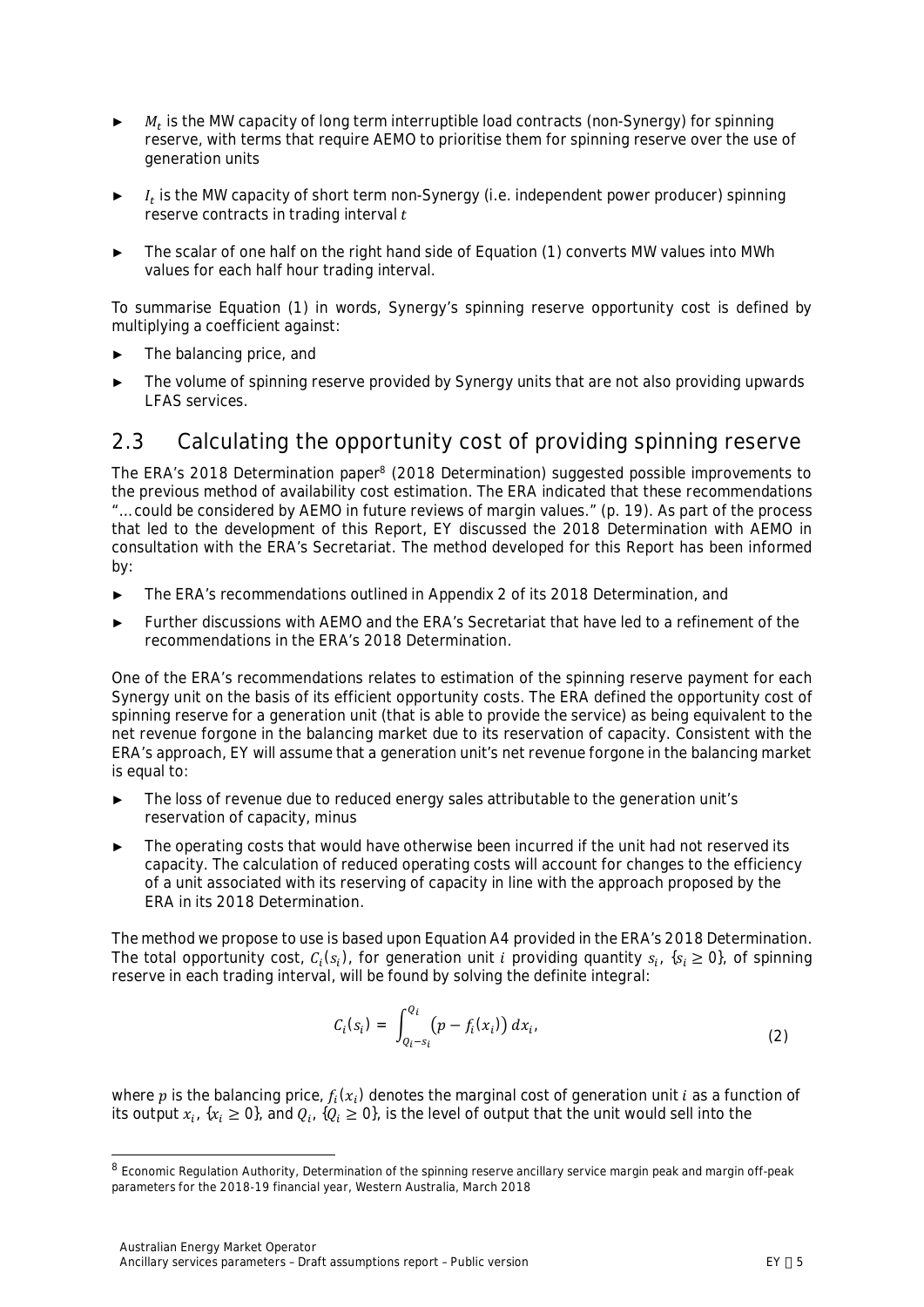balancing market if it were not providing spinn[ing](#page-7-2) reserve. For the purposes of notational clarity the  $t$  subscripts have been suppressed in Equation (2).

The value of  $Q_i$  can be no greater than a generation unit's maximum rated capacity, and may be further constrained by any out-of-merit output offered into the balancing market. This reflects the idea that the opportunity cost of any reserve capacity that would not otherwise be dispatched in the energy market is equal to zero.

Estimation of  $f_i(\bm{x}_i)$  will entail fitting a polynomial function to heat rate data for each generation unit, then multiplying this function by an assumed per MW half hourly cost that reflects the opportunity cost of fuel plus non-fuel variable operating costs. The opportunity cost of fuel cost assumption will include relevant pipeline transport costs. Consistent with the ERA's approach to short run marginal cost estimation,<sup>[9](#page-8-2)</sup> we are of the view that the best basis for the opportunity cost of fuel is the spot price, or alternatively the market price for new fuel contracts. The opportunity cost of pipeline capacity may be considered zero if contracted pipeline capacity rights cannot be on sold to third parties in the short run. Our intention is to assume the same per unit cost of fuel/fuel transport that an economically rational market generator would use in making the short run decision whether to generate or not.

The method for calculating the opportunity cost of a generation unit is described graphically in [Figure](#page-8-1) [1](#page-8-1) below, which is an adaptation of Figure A5 provided in Appendix 2 of the ERA's 2018 Determination.



<span id="page-8-1"></span><span id="page-8-0"></span>**Figure 1: The opportunity cost of a generation unit's provision of spinning reserve**

#### **2.4 Modelling of availability cost**

In light of Equation [\(1\)](#page-6-4) and the requirements of the Rules more generally, our proposed method for calculating the availability cost includes the following steps:

1. **Preliminary dispatch and generation outage model run.** This will provide a preliminary view of the dispatch outcome for the market on the basis of historical balancing merit order profiles. Monte Carlo simulation will be applied to produce multiple time series incorporating unplanned generation outage events. This will be used to simulate dynamic changes to the state of the availability of plant, which will then be used as an input to the 2-4-C market

<span id="page-8-2"></span><sup>&</sup>lt;sup>9</sup> McHugh, A., *Portfolio short run marginal cost of electricity supply in half hour trading intervals, Economic Regulation* Authority, Western Australia, January 2008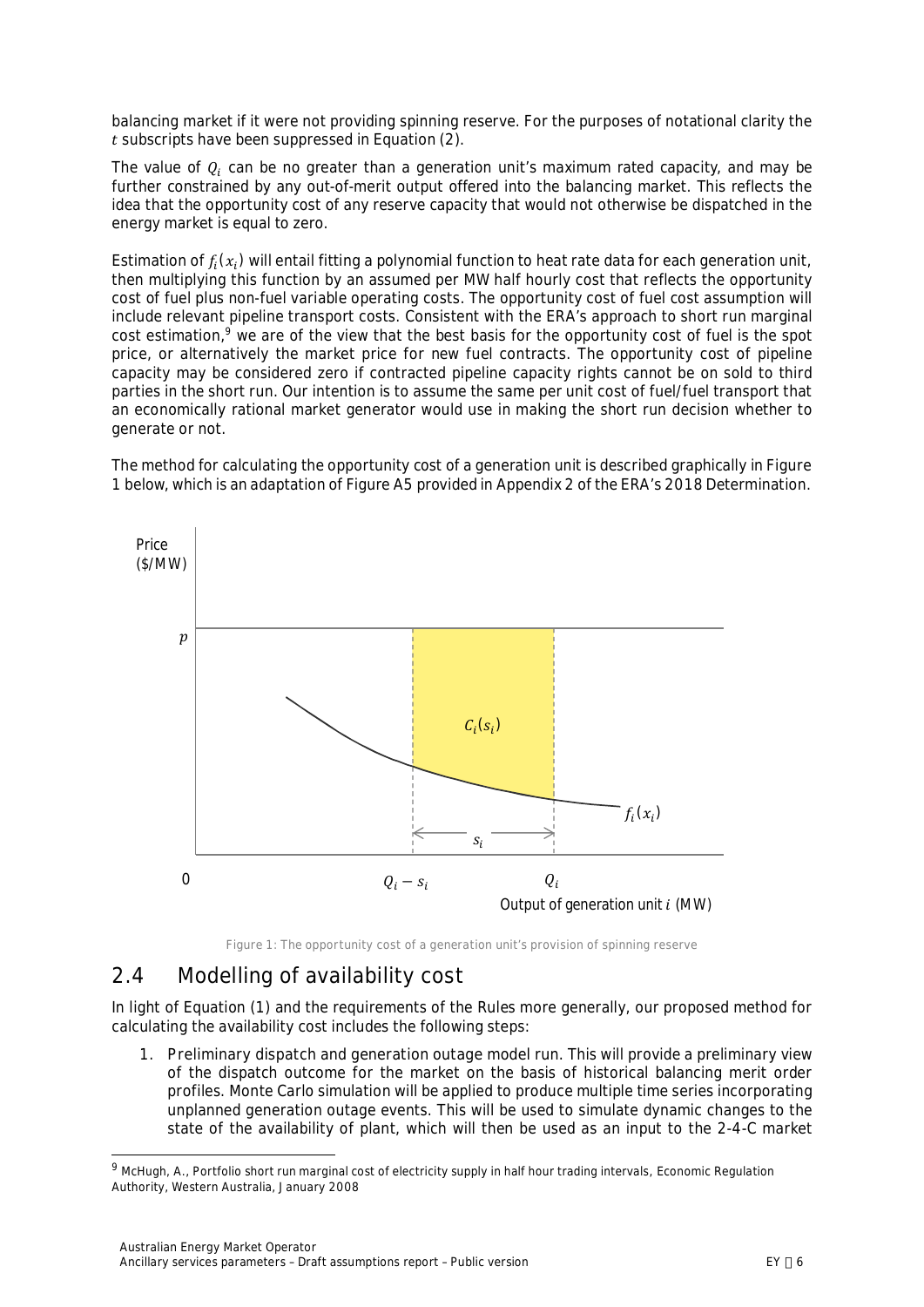dispatch model (step 2 below). Probabilistic modelling of the contingency and maximum ramp rate conditions of the system will provide an input to determine the required level of spinning reserve in each trading interval. EY's *Wholesale Electricity Market modelling and Backcasting Report* dated 29 August 2018, provides greater detail on the market modelling implementation. The dispatch outcomes will provide visibility over the balancing merit order and therefore the expected level of output that generation units would sell into the balancing market if they were not providing spinning reserve.

- 2. **Half hourly forecasting of the least cost mix of upwards LFAS providers.** This forecast will be made on the basis of an assumed merit order for the provision of upwards LFAS. The simulation conducted in step 1 above will determine the set of plants available for LFAS provision. The assumed LFAS requirement will be on the basis of AEMO forecasts - this will be an input into the calculation of spinning reserve requirements (step 3 below). This step will also identify the amount of upwards LFAS that is not also eligible to provide spinning reserve.
- 3. **Calculation of a dynamic spinning reserve requirement.** The outputs of steps 1 and 2 will be used to calculate the requirement in each trading interval, consistent with clause 3.10.2 of the Rules. See section [2.5](#page-10-0) below for more detail on the on the calculation of the dynamic spinning reserve requirement.
- 4. **Half hourly, non-linear optimisation forecast of the spinning reserve mix.** This step will solve for the minimum cost mix of all Synergy and non-Synergy generation units that are able to provide spinning reserve in each half hour trading interval of the modelling period. The optimisation will be on the basis of the marginal cost functions of all units available to provide spinning reserve in each half hour trading interval, and will be initially independent of the balancing price. This method will be applied under an equality constraint: the sum of all units' spinning reserve levels will be set equal to the spinning reserve requirement in each half hour (determined in step 3 above). Further constraints will ensure the output of each generation unit providing spinning reserve remains within its rated operational bounds. Plants on outage (determined in step 1 above) will be constrained off in the modelling. See Section [2.6](#page-10-1) below for more detail on the spinning reserve cost optimisation method.
- 5. **Half hourly, balancing price modelling.** The outputs from steps 1 to 4 will be used as inputs to the 2-4-C dispatch model. The model will be run to provide a balancing price forecast for each trading interval over the modelling period. See EY's *Wholesale Electricity Market modelling and Backcasting Report* dated 29 August 2018 for detail on how this type of modelling is conducted.
- 6. **Half hourly, forecast of the total opportunity cost of spinning reserve.** This step will apply the same optimisation algorithm as step 4, but will now include the balancing price derived from step 5 as an input. The minimised objective cost function will give the total opportunity cost of spinning reserve for each half hour trading interval. See Section [2.6](#page-10-1) below for more details on the spinning reserve cost optimisation method.
- 7. **Calculation of Synergy's availability cost.** Upon completion of step 6, a mathematical filter will be applied to the minimised objective cost function to calculate Synergy's availability payment. See Section [2.7](#page-11-0) below.
- **8. Calculation of SR\_Capacity\_Peak and SR\_Capacity\_Off-Peak parameters.** The calculation of the average spinning reserve capacity peak trading intervals entails taking the simple average of the dynamic spinning reserve requirement (step 3 above) plus the non-spinning reserve compliant LFAS over peak trading intervals and the average spinning reserve capacity off-peak trading intervals entails taking the simple average of the dynamic spinning reserve requirement plus the non-spinning reserve compliant LFAS over off-peak trading intervals. Details are provided in Section [2.8](#page-11-1) below.
- 9. **Calculation of Margin\_Peak and Margin\_Off-Peak parameters.** The outputs of steps 1 to 8 will be used as variables in a linear regression model. The solution to the regression model will provide the Margin Peak and Margin Off-Peak parameter values. Details are provided in Section [2.9](#page-12-1) below.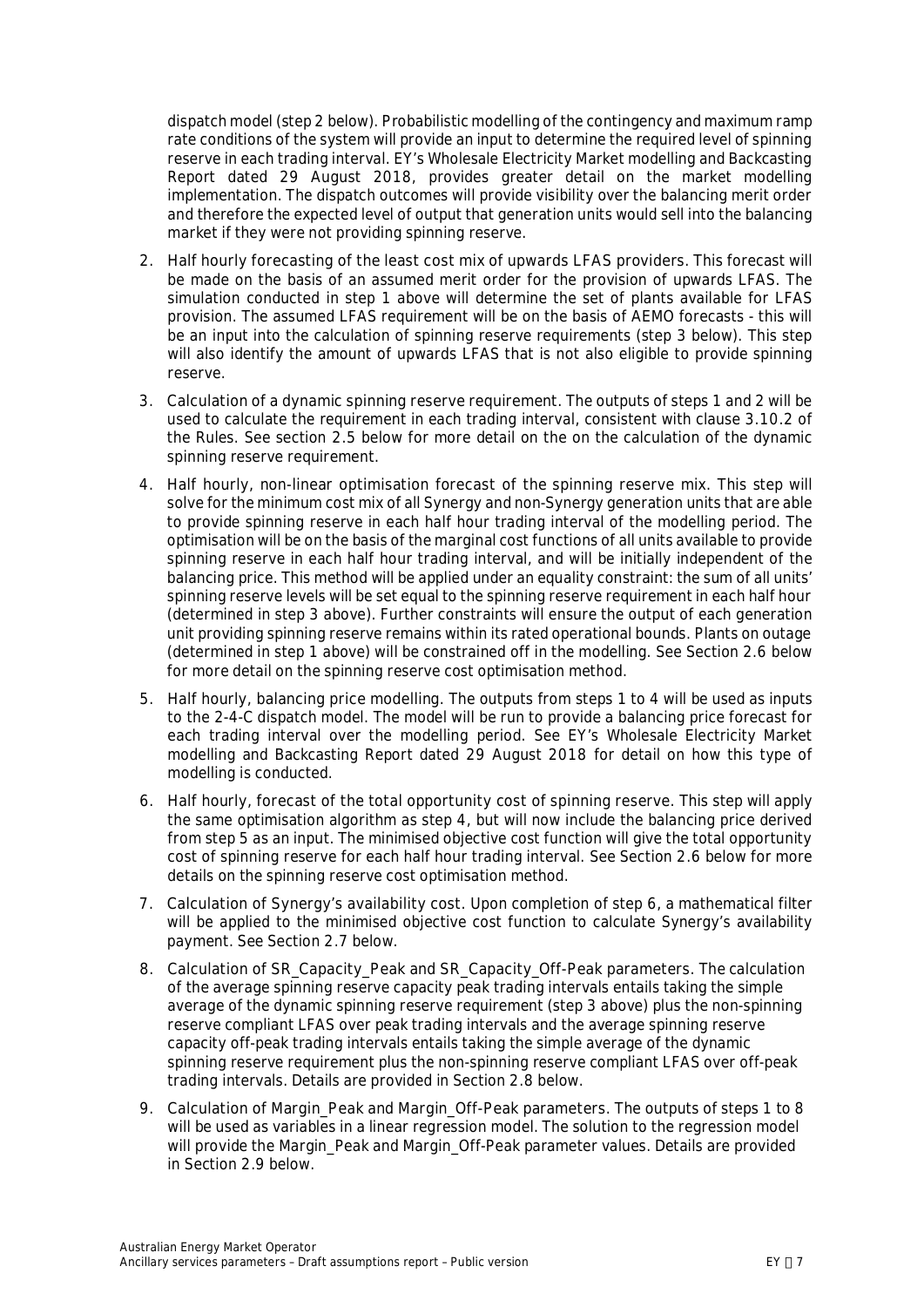### <span id="page-10-0"></span>**2.5 Dynamic spinning reserve requirement**

Clauses 3.10.2 of the Rules stipulate the principles that the standard for spinning reserve should satisfy as being:

- *"(a) the level must be sufficient to cover the greater of:*
	- *i. 70% of the total output, including Parasitic Load, of the generation unit synchronised to the SWIS with the highest total output at that time; and*
	- *ii. the maximum load ramp expected over a period of 15 minutes;*
- *(b) the level must include capacity utilised to meet the Load Following Service standard under clause 3.10.1, so that the capacity provided to meet the Load Following requirement is counted as providing part of the Spinning Reserve requirement;"*

For the purposes of modelling, clauses 3.10.2(a) and 3.10.2(b) of the Rules are used to define the dynamic spinning reserve requirement in trading interval  $t$  as follows. Let:

$$
Y_t = \max[0.7G_t, 0.5\Delta D_t], \quad t = 1,2,3,...T,
$$
\n(3)

where:

- $\triangleright$   $G_t$  ( $G_t$  > 0), is the total output, including parasitic load, of the synchronised generation unit that is generating the highest total output in trading interval  $t_i$
- $ightharpoonup$   $\Delta D_t$  represents the change in operational demand between trading interval t and trading interval  $t - 1$ , <sup>[10](#page-10-2)</sup>

then, the dynamic spinning reserve requirement in trading interval  $t_{\rm r} S_t$ , is given by:

$$
S_t = Y_t - U_t + H_t - M_t, \t t = 1,2,3,...T.
$$
 (4)

#### <span id="page-10-1"></span>**2.6 Spinning reserve optimisation**

EY's spinning reserve optimisation tool will be used to answer two questions for each trading interval in the forecast period:

- 1. What level of output will each generation unit that is available to provide spinning reserve operate at to meet the spinning reserve requirement at least overall cost?
- 2. What is the lowest overall opportunity cost at which the spinning reserve requirement can be met?

Expressing the problem mathematically, the spinning reserve optimisation tool solves the following nonlinear, constrained minimisation problem conducted for  $t = 1.2.3...T$ :

<span id="page-10-3"></span>minimise 
$$
\sum_{i=1}^{N} C_i(s_i)
$$
  
subject to 
$$
\sum_{i=1}^{N} s_i = S
$$
 (5)

where  $m_i$  ( $m_i \geq 0$ ), denotes the minimum generation level of generation unit i, N is the number of generation units in the market that are able to provide spinning reserve, and where the operator Σ indicates summation notation; t subscripts have been suppressed for clarity. An outage of any plant

<span id="page-10-2"></span><sup>&</sup>lt;sup>10</sup> The ΔD<sub>t</sub> term is intended to reflect the requirement provided by clause 3.10.2(a)i of the Market Rules , i.e. that spinning reserve should cover "… the maximum load ramp expected over a period of 15 minutes", noting that 2-4-C model has a 30 minute granularity and so cannot model a 15 minute load ramp explicitly.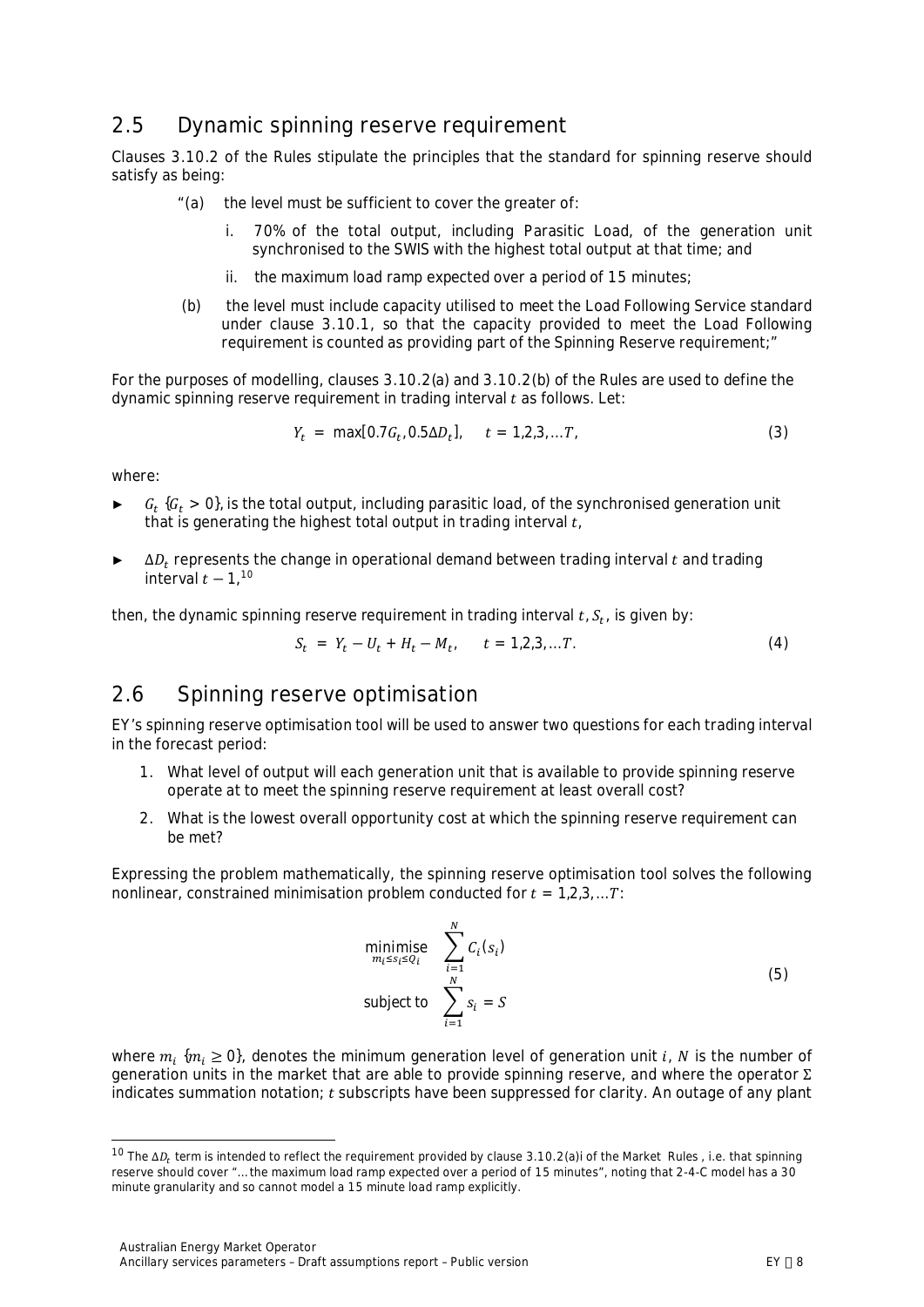i in the trading interval is accounted for by setting  $m_i = Q_i = 0$ , which constrains the spinning reserve quantity  $s_i$  to zero.

The optimisation concept is depicted in [Figure 2](#page-11-2) below, where the marginal opportunity cost spinning reserve for a generation unit is equal to the balancing price minus the generation unit's heat rate based marginal cost function, but horizontally reflected so that costs are given a function of increasing spinning reserve rather than increasing output of energy. In the diagram, the optimisation has resulted in the reserved output from three Synergy and one non-Synergy plant being treated as in-merit.



<span id="page-11-2"></span><span id="page-11-0"></span>**Figure 2: Graphical representation of the spinning reserve optimisation concept**

## **2.7 Calculation of availability cost**

Expression [\(5\)](#page-10-3) solves for the least cost combination of spinning reserve quantities from the  $N$ generation units, which includes both Synergy and non-Synergy plant. If we let  $s_i^*$  denote the optimal amount of spinning reserve provided by generation units  $i = 1, 2, 3, ..., N$ , i.e. to achieve the least cost solution to Equation [\(5\)](#page-10-3), then Synergy's availability cost can be calculated as follows:

<span id="page-11-3"></span>
$$
A = \sum_{i=1}^{N} C_i \mathbf{G}_i^* \mathbf{J} \cdot w_i, \quad w_i = \begin{cases} \mathbf{1} & \text{if unit } i \text{ is a } \mathbf{Synergy plant} \\ \mathbf{0} & \text{otherwise} \end{cases} \tag{6}
$$

where  $w_i$  is a filter that removes the opportunity cost [of no](#page-11-3)n-Synergy plant from the summation of A. Again  $t$  subscripts have been suppressed in Equation (6) for clarity.

#### <span id="page-11-1"></span>**2.8 Calculation of SR\_Capacity\_Peak and SR\_Capacity\_Off-Peak parameters**

Synergy is compensated for its provision of spinning reserve services in accordance with an administered payment process defined by the formula prescribed in clause 9.9.2(f) of the Rules. The spinning reserve payment formula that applies to each trading interval  $t$  in a financial year,  $t=$ **1,2,3, ...,**  $T$ **, is given by:**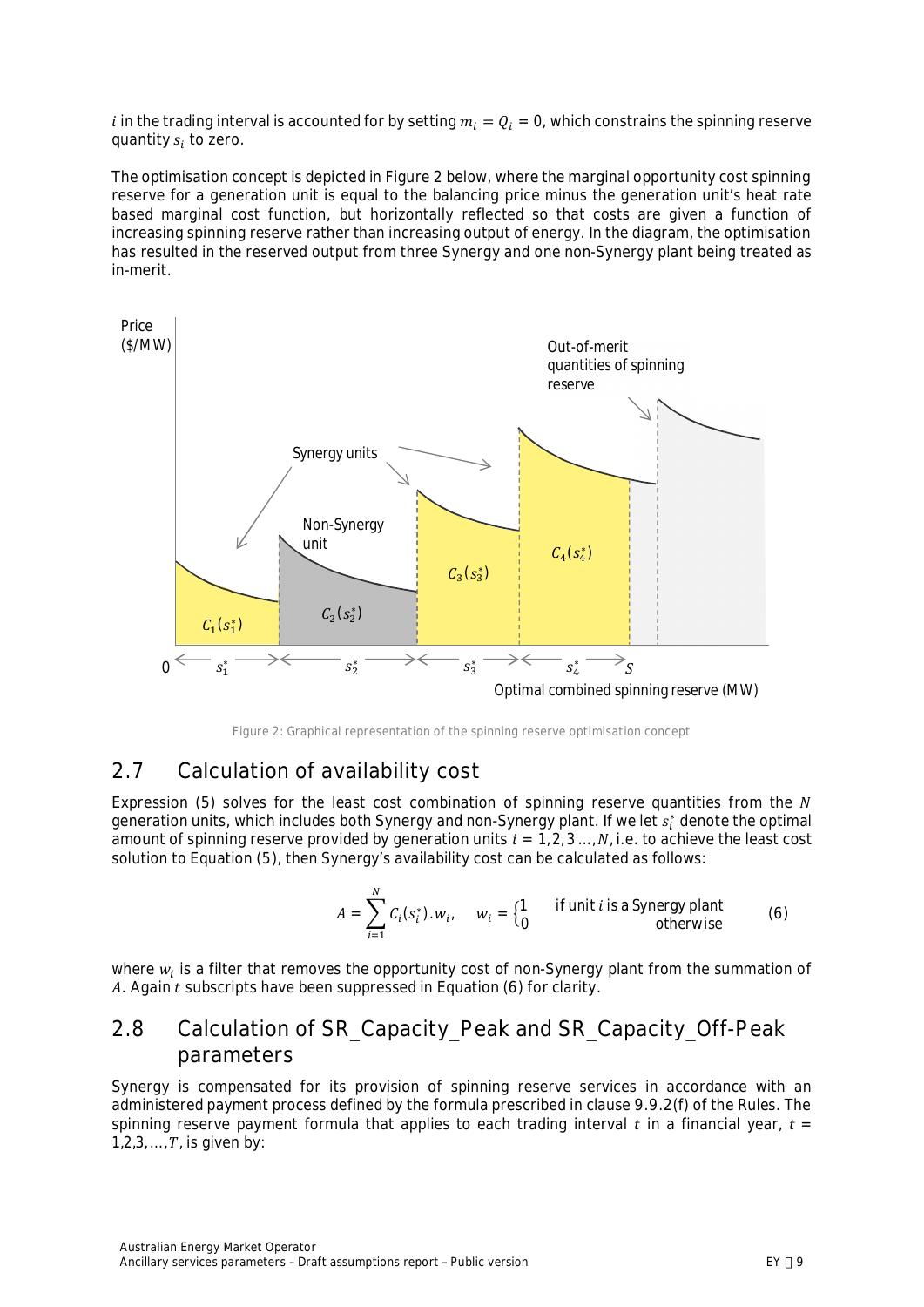$$
R_t = \alpha_t \frac{1}{2} p_t \max[0, K_t - U_t - M_t - I_t],
$$
\n(7)

where  $R_t$  denotes Synergy's spinning reserve revenue requirement, and  $K_t$  is the SR\_Capacity\_Peak parameter if trading interval  $t$  is a peak trading interval, or is the SR\_Capacity\_Off-Peak parameter otherwise.

If  $K_t$  is solved separately for each trading interval, then letting  $R_t = A_t$  it can be shown that:

<span id="page-12-2"></span>
$$
K_t = F_t + H_t
$$
.<sup>11</sup> (8)

For the purposes of market settlement,  $K_t$  is expressed as two fixed values, one being an average across peak trading intervals for a year and the other being an average across non-peak trading intervals for a year. As such, and in light of Equation [\(8\)](#page-12-2), AEMO requires the SR\_Capacity\_Peak parameter to be given by:

$$
K_t = \frac{\sum_{t \in P} F_t + H_t}{|P|}, \quad \forall \ t \in P,
$$
\n
$$
(9)
$$

where P is the set of peak trading intervals in the year, set membership is denoted by the symbol  $\in$ , the cardinality of a set is denoted  $|P|$ , and the symbol  $\forall$  denotes the universal quantifier (which means "for all").

Similarly, for the purposes of market settlement, AEMO requires the SR\_Capacity\_Off-Peak parameter to be given by:

$$
K_t = \frac{\sum_{t \in O} F_t + H_t}{|O|}, \quad \forall \ t \in O_t
$$
\n(10)

<span id="page-12-0"></span>where  $\theta$  is the set of off-peak trading intervals in the year.

#### <span id="page-12-1"></span>**2.9 Calculation of Margin\_Peak and Margin\_Off-Peak parameters**

This section will propose a method of calculating the Margin\_Peak and Margin\_Off-Peak parameters consistent with the recommendations proposed by the ERA in section A2.2 of its 2018 Determination.

The steps outlined in the preceding sub-sections of this report enable calculation of the variables contained in the equation in [Figure 3](#page-13-0) below.

$$
\alpha_t \frac{1}{2} p_t (K_t - U_t - M_t - I_t) = \alpha_t \frac{1}{2} p_t (F_t - U_t + H_t - M_t - I_t)
$$
  
\n
$$
\Rightarrow \qquad K_t - U_t - M_t - I_t = F_t - U_t + H_t - M_t - I_t
$$
  
\n
$$
\Rightarrow \qquad K_t = F_t + H_t
$$

 $Q.E.D.$ 

<span id="page-12-3"></span><sup>&</sup>lt;sup>11</sup> To see this, substituting Equations (1) and (7) into  $R_t = A_t$  and assuming  $R_t > 0$  and  $A_t > 0$ , we have: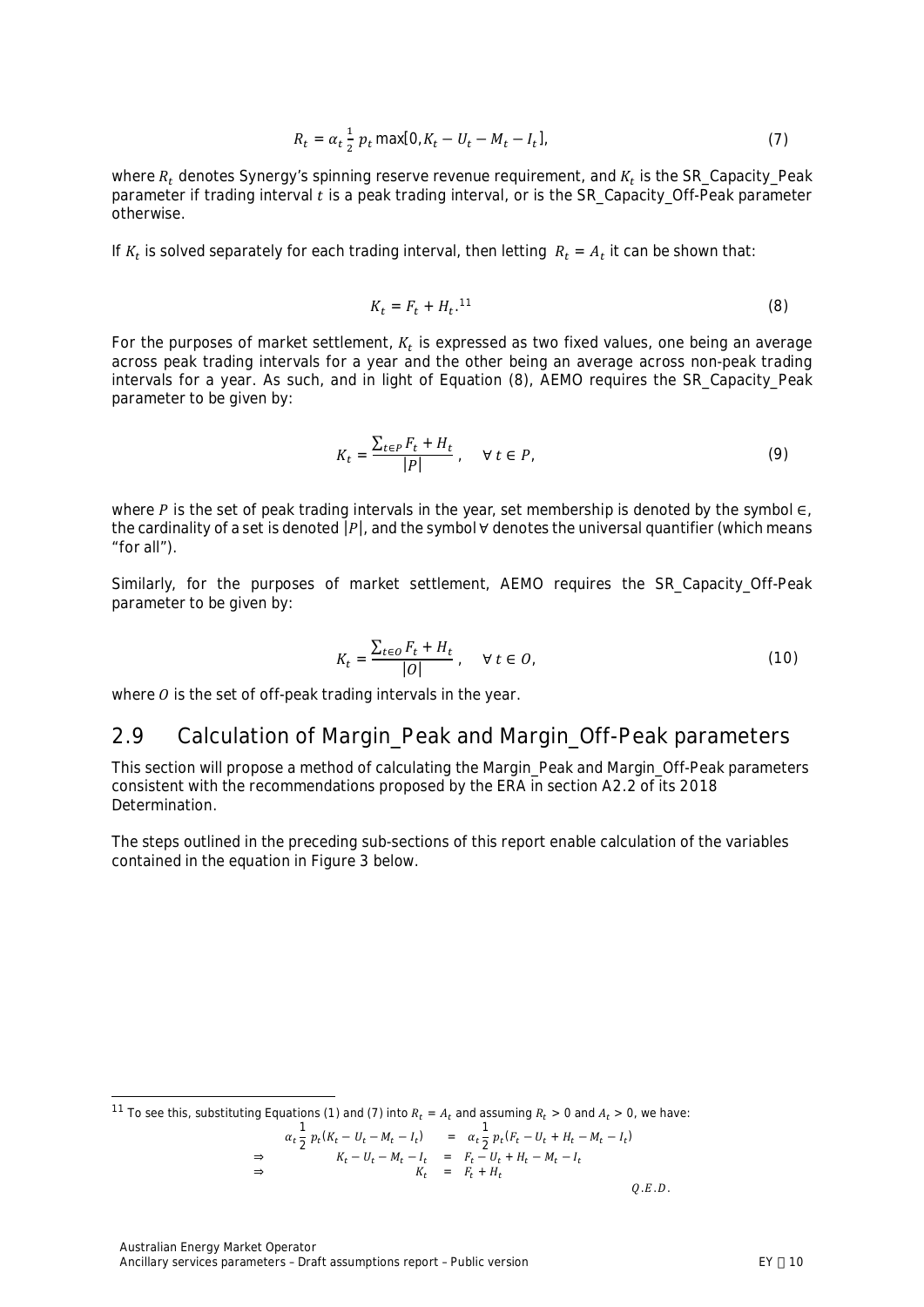

<span id="page-13-0"></span>

This allows for estimation of the margin peak and margin off-peak parameters,  $\hat{a}_t$ , by means of regression analysis. EY will adopt a standard approach to regression analysis and reporting, summarised by [Figure 4](#page-13-1) below.



<span id="page-13-1"></span>**Figure 4: Description of the regression modelling process**

As outlined in [Figure 4](#page-13-1) above, model specification is part of a process that depends upon the preliminary analysis of the input data and examination of the residuals from a number of model fitting attempts. One possible function form for the regression models will be:

$$
A_t = \hat{\alpha} Z_t + u_t, \quad u_t \sim \mathcal{N}(\mathbf{0}, \sigma^2), \tag{11}
$$

where  $\,u_{t}$  is a random error term,  $\hat{a}$  is the coefficient to be estimated by minimising the sum of the squared residuals from the regression, and where:

<span id="page-13-2"></span>
$$
Z_t = \frac{1}{2} p_t \cdot \max[0, K_t - U_t - M_t - I_t].
$$
\n(12)

A potential limitation of the model specification in Equation [\(12\)](#page-13-2) is that it would require two regressions using truncated time series data, one for estimation of the Margin\_Peak coefficient and the other for estimation of the Margin\_Off-Peak coefficient. This may result in difficulties in testing for and managing issues related to serial correlation of the residuals. Whether these problems manifest will not be known until the residuals of the model are able to be examined and the validity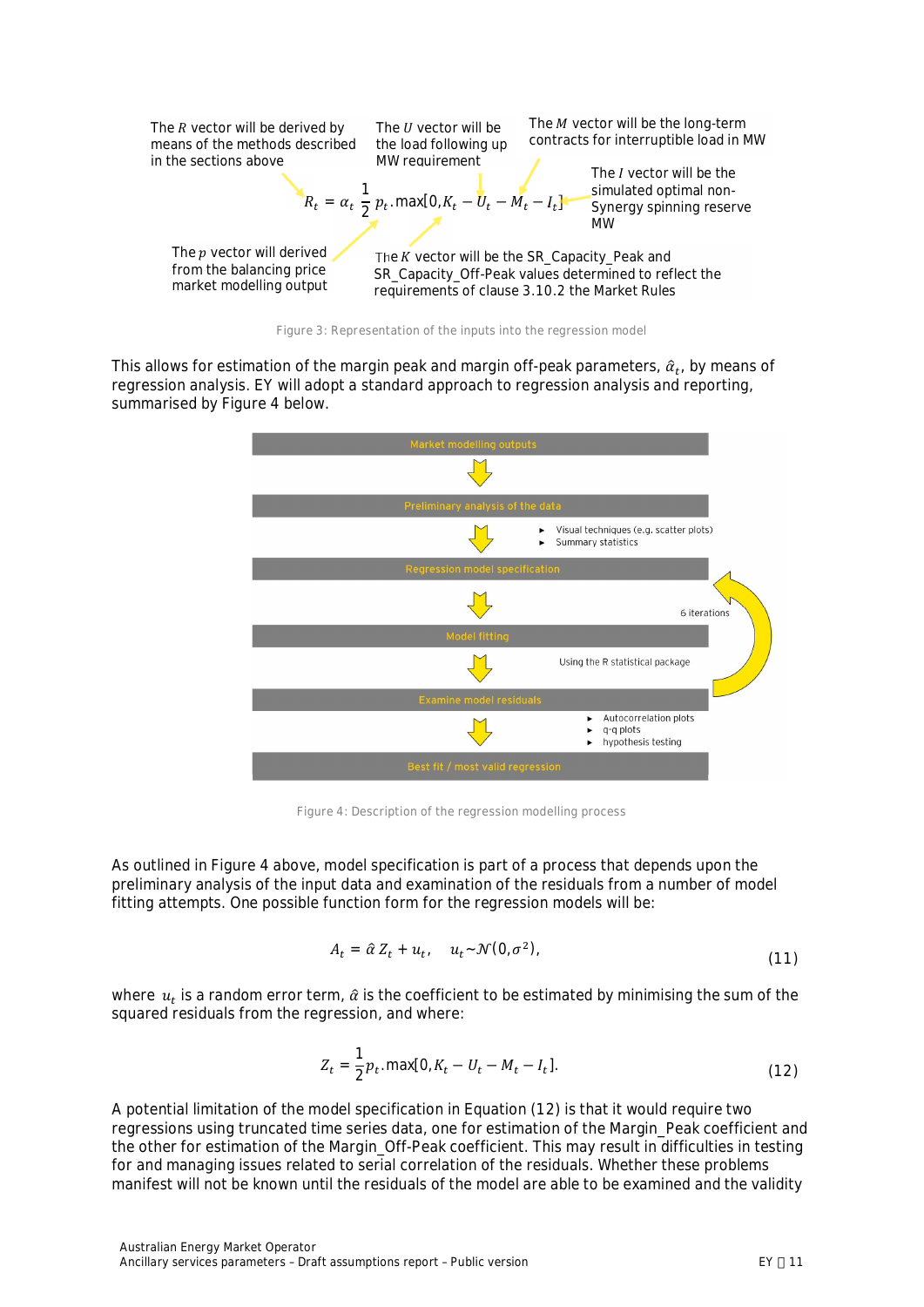of the model assessed through hypothesis testing. Considerations in this phase of the regression procedure may include:

- ► As discussed above, any autocorrelation in the residuals should be corrected for, noting that the regression will be made using modelled time-series data
- ► The residuals may not exhibit constant variance, the application of robust statistical method may be recommended in this case
- Function form for this simple regression one choice is between a model specification with an additive error term (optimal for a normal error distribution) or multiplicative (optimal for a lognormal error distribution).

For example, model specification on the basis of a multiplicative error term may be as follows:

$$
A_t = \hat{\beta}_1 Z_t V_t^{\hat{\beta}_2} u_t, \quad u_t \sim \mathcal{L} \mathcal{N}(\mathbf{1}, \sigma^2), \tag{13}
$$

where  $V_t$  is a dummy variable that takes on the value of one when  $t$  is a peak trading interval and the number  $e$  otherwise. If this specification proves valid, the result will be:

$$
A_t \approx \hat{\alpha}_1 Z_{t}, \qquad \hat{\alpha}_1 = \begin{cases} \hat{\beta}_1 & \text{if } t \text{ is a peak trading interval} \\ \hat{\beta}_1, e^{\hat{\beta}_2} & \text{otherwise} \end{cases} \tag{14}
$$

This specification would roughly double the degrees of freedom of the regression compared to the case where the problem was broken up into two separate modelling exercises. It would also provide one continuous time series of residuals which would allow for autocorrelation to be tested and corrected for if present.<sup>[12](#page-14-0)</sup>

<span id="page-14-0"></span><sup>&</sup>lt;sup>12</sup> A key takeaway here is that best empirical model specification cannot be defined ex ante, i.e. regression modelling and examination of the residuals will need to be conducted to determine the appropriate functional form and statistical method.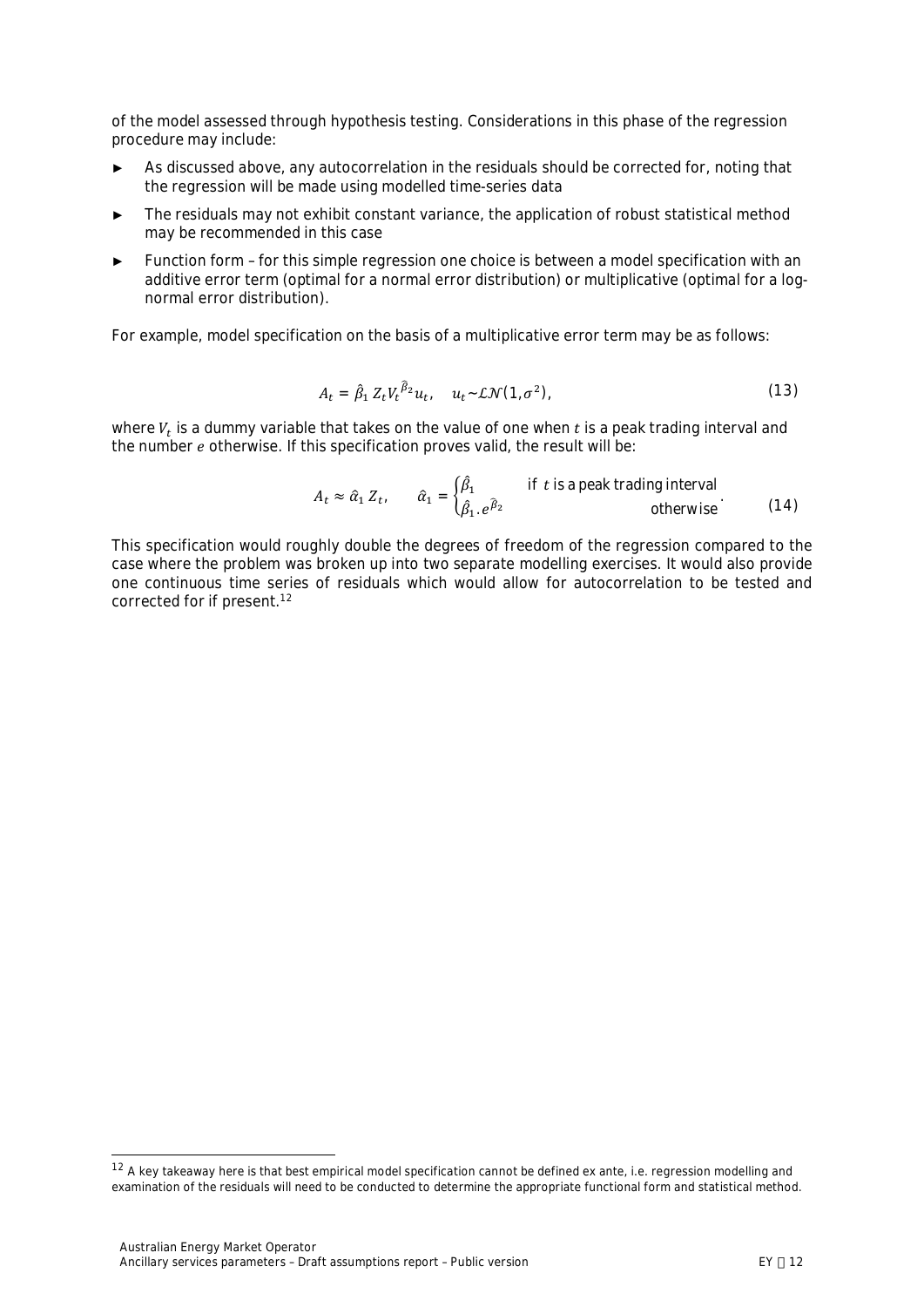# <span id="page-15-0"></span>**3. Load rejection cost calculation method**

Providers of LRRS are paid through monthly ancillary service settlement calculations determined by AEMO using the Cost LRD parameter, which is an administered market parameter determined by the ERA for a three year forward looking period.

The Cost LRD parameter is used for:

Synergy's ancillary service provider payment calculation, for services associated with LRRS, system restart services and dispatch support services, in accordance with clause 9.9.1 of the Rules, which specifies that for trading month (m):

*"the Synergy Ancillary Service Provider Payment(m) = SR\_Availability\_Payment(m) + Cost\_LRD(m) – ASP\_Balance\_Payment(m)" [13](#page-15-3)*

calculating the cost borne by market participants according to the proportion of their consumption according to clause 9.3.7.

Cost\_LRD is specified in clause 3.22.1(g) of the Rules, which states:

 *"Cost\_LRD as the sum of:*

- *(i) Cost\_LR divided by 12 as a monthly amount; and*
- *(ii) The monthly amount for Dispatch Support Service.*

Clause 3.13.3B[14](#page-15-4) of the Rules specifies that Cost\_LR must cover the costs for providing LRRS.

#### <span id="page-15-1"></span>**3.1 Load rejection reserve cost**

The Rules do not explicitly discuss the methodology or calculation of Cost\_LR, except that it must cover the costs for providing the services.

There is currently no market or contract market that exists for this service. LRRS costs are currently borne by Synergy as the default service provider for LRRS as part of its obligation under clause 3.11.7A of the Rules, which requires Synergy to make its capacity to provide LRRS available to AEMO to enable it to meet obligations prescribed in the Rules.

The ERA's 2016 Determination paper<sup>[15](#page-15-5)</sup> (2016 Determination) determined an annual cost for the 'L' parameter of Cost\_LR to be \$1.4 m for the period from 2016-17 to 2018-19. Prior to 2016-17, the 'L' parameter of Cost\_LR has been determined to be zero.

## <span id="page-15-2"></span>**3.2 Calculating the cost of providing load rejection reserve service**

LRRS is currently provided by g[en](#page-15-6)erators in the Synergy Balancing Portfolio only. [Al](#page-15-7)though provision for dispatchable loads<sup>16</sup> to provide this service is discussed in the Rules,  $17$  there are

<span id="page-15-3"></span><sup>13</sup> SR\_Availability\_Payment is defined in 9.9.2(g) and ASP\_Balance\_Payment is defined in 9.9.3A.

<span id="page-15-4"></span><sup>14</sup> Clause 3.13.3B makes reference to clause 3.11.8B of the Rules, but relates to contracts associated with the Dispatch Support Services. This is not relevant for the purpose of this Project.

<span id="page-15-5"></span><sup>15</sup> Economic Regulation Authority, *Determination of the Ancillary Service Cost\_LR Parameters for 2016/17 to 2018/19*, Western Australia, March 2016.

<span id="page-15-6"></span> $16$  Defined in the Rules as a load with a rated capacity of not less than 0.2 MW, through which electricity is consumed where such consumption can be increased or decreased to a specified level upon instruction to do so by System Management and registered in accordance with clause 2.29.5(c).

<span id="page-15-7"></span> $17$  Clause 3.9.6(b) of the Rules discusses dispatchable loads providing LRRS by increasing consumption rapidly in response to a load rejection event.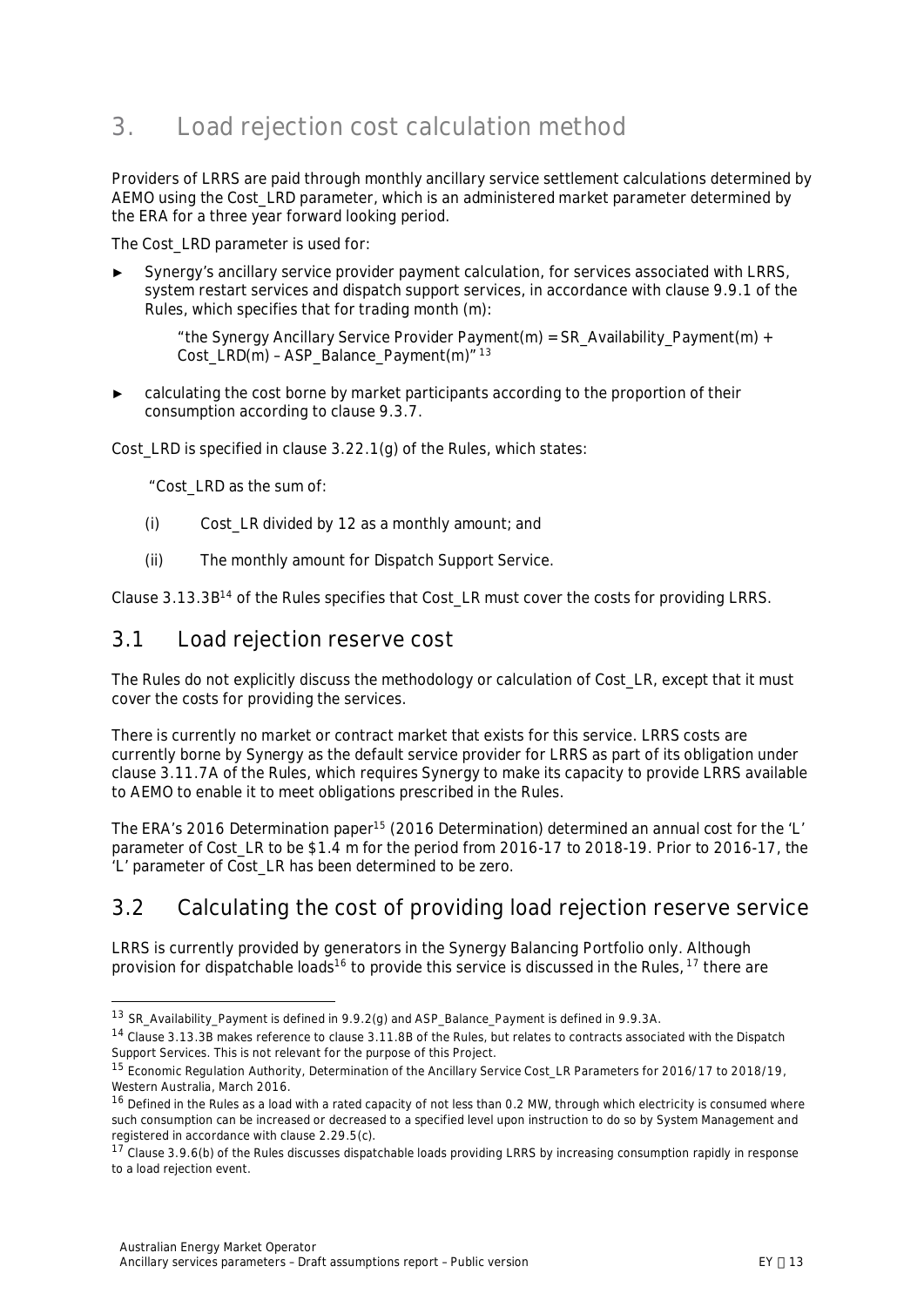currently no registered dispatchable load facilities in the WEM.18 The Rules also allow for non-Synergy generators to provide this service but no contracts have been provided to date. Our discussion is therefore centred on the cost to Synergy generators in providing LRRS.

Syner[gy](#page-16-0) generators that provide LRRS are typically not required to be enabled to provide this service<sup>19</sup>, but do so by being online and having an output in the correct range as a by-product of being dispatched in the balancing market and for other ancillary services (such as load following and spinning reserve). That is, by providing energy into the balancing market or by being enabled for other ancillary services, generators will innately provide reserves for load rejection, i[f th](#page-16-1)e generator is technically capable to do so within the response times specified in the Rules.<sup>20</sup>

As generators are not typically enabled for LRRS, there may be a scenario where the prevailing dispatch of generation in the balancing merit order does not meet the LRRS requirement and generators may need to be committed on out of merit.

Shortfalls in LRRS may be present during periods of low demand (either at night or where rooftop solar PV output is high) causing baseload generat[or](#page-16-2)s to operate close to or at their minimum stable operating point. During these periods, AEMO may<sup>21</sup> dispatch a generator capable of providing LRRS out of merit to meet the requirement.

In calculating the cost associated with a generator being constrained on to provide LRRS, we therefore consider the cost associated with committing a generator out-of-merit in a trading interval, which is defined by:

$$
L_{it} = Startup\_cost_{it} + fuel\_cost_{it} + O\clubsuit M\_cost_{it}
$$

where:

- $\blacktriangleright$   $L_{it}$  is the total cost of unit *i* supplying out-of-merit generation associated with LRRS in trading interval  $t$
- ► Startup\_cost<sub>it</sub> includes the opportunity costs of fuel, water, internal power, additional labour and wear and tear directly attributable to the startup of unit  $i$  in trading interval  $t$
- $fuel\_cost_{it}$  is the cost of the fuel used in of unit  $i$  's modelled production of electrical energy for out of merit generation in trading interval  $t$
- $0$ &M<sub>-cost<sub>it</sub> is the additional variable operational costs associated with the out of merit</sub> generation of unit  $i$  in trading interval  $t$ .

The total cost of providing LRRS for the simulated year, for a set of generator units  $i = 1, 2, 3, ..., N$ , for each of the  $t = 1, 2, 3, \ldots, T$  trading intervals in a year, is given by:

$$
Cost\_L = \sum_{t=1}^{T} \sum_{i=1}^{N} L_{it} \cdot w_{it} \qquad w_i = \begin{cases} 1 & \text{if unit } i \text{ is a } \text{Synergy plant} \\ 0 & \text{otherwise} \end{cases} \tag{15}
$$

<sup>18</sup> <http://data.wa.aemo.com.au/#facilities>

<span id="page-16-0"></span><sup>19</sup> [2018 Ancillary services Report](https://www.aemo.com.au/-/media/Files/Electricity/WEM/Data/System-Management-Reports/2018/2018-Ancillary-Services-Report.pdfhttps:/www.aemo.com.au/-/media/Files/Electricity/WEM/Data/System-Management-Reports/2018/2018-Ancillary-Services-Report.pdf) – Section 2.4

<span id="page-16-1"></span><sup>&</sup>lt;sup>20</sup> Clause 3.9.7 of the Rules requires that the relevant facility can either respond within 6 seconds and sustain the response for at least 6 minutes, or respond within 60 seconds and sustain the response for at least 60 minutes in response to individual load rejection events.

<span id="page-16-2"></span><sup>&</sup>lt;sup>21</sup> [2018 Ancillary services Report](https://www.aemo.com.au/-/media/Files/Electricity/WEM/Data/System-Management-Reports/2018/2018-Ancillary-Services-Report.pdfhttps:/www.aemo.com.au/-/media/Files/Electricity/WEM/Data/System-Management-Reports/2018/2018-Ancillary-Services-Report.pdf) discusses the historic availability of LRRS in the WEM. Table 5 notes that there was 21.4% of the year where the 120 MW LRRS requirement was not met and 6.5% of the year where the 90 MW requirement was not met.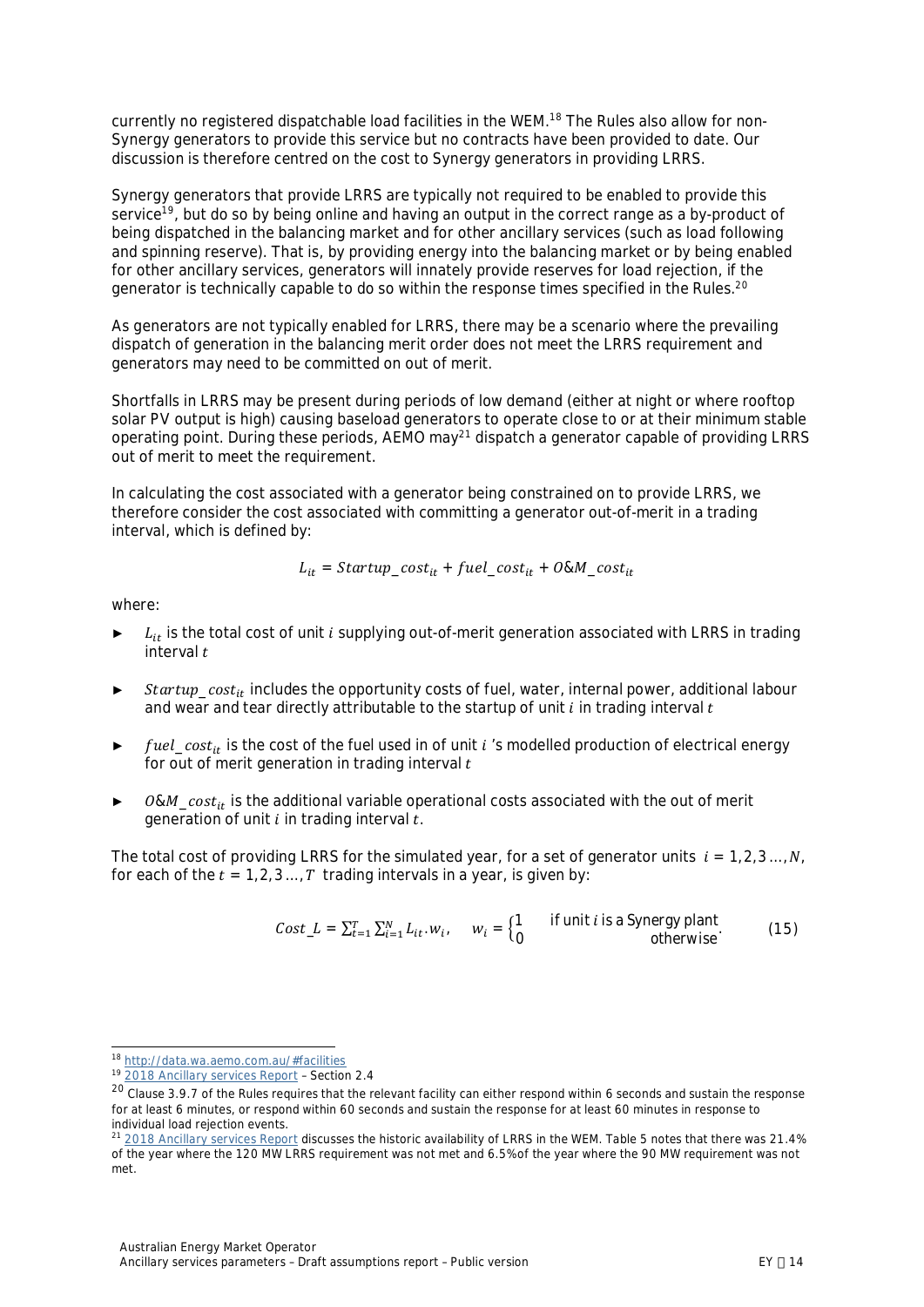# <span id="page-17-0"></span>**3.3 Constrained on payment mechanism**

Market generators in th[e W](#page-17-3)EM are compensated through constrained on payments for being dispatched out of merit.<sup>22</sup> Constrained on payments compensate generators for th[e q](#page-17-4)uantity of energy that is dispatched out of merit, relative to their theoretical energy schedule, $^{23}$  at a price that is above the balancing price. This is consistent with the principle that generators that are required to operate, should receive sufficient compensation to meet their short run marginal cost when dispatched.

Constrained on payments are determined by AEMO as part of settlement calculations for each trading interval. Constrained on payments for the Synergy Balancing Portfolio are a function of the portfolio constrained on quantity (PCQ) and a portfolio constrained on compensation price (PCCP) for that trading interval, defined in clause 6.17.5 of the Rules as:

- The PCQ equals the lesser of the maximum energy less the minimum energy (if any), in MWh, which could have been dispatched from the balancing price quantity pair in the Synergy balancing portfolio supply curve and any upwards out-of-merit generation for the Synergy Balancing Portfolio.
- The PCCP equals the loss factor adjusted price that is higher than but closest to the balancing price, taking into account the actual Synergy Balancing Portfolio SOI quantity, less the balancing price.

## <span id="page-17-1"></span>**3.4 Upwards out of Merit Generation**

As part of calculating constrained on payments, AEMO is required to determine t[he](#page-17-5) upwards out-ofmerit generation that has been dispatched from the Synergy Balancing Portfolio.<sup>24</sup>

As part of this calculation, the Rules makes a distinction to what is considered as non-qualifying constrained on generation, $25$  which represents the increase in energy due to the dispatch of a network control service contract (NCS) or for the following ancillary services:

- Upwards LFAS enablement
- Upwards LFAS backup enablement, and
- The spinning reserve response quantity.

LRRS does not feature in the definition of non-qualifying constrained on generation and as such, any enablement for purpose of providing load rejection reserve is included in the upwards out-ofmerit generation calculated for the purpose of constrained on payments.

## <span id="page-17-2"></span>**3.5 Upwards out of merit generation costs associated with load rejection reserve**

In considering the calculation of the upwards out of merit generation costs associated with LRRS for the Synergy Balancing Portfolio, we note that there is an overlap between the constrained on payment mechanism and the cost associated with dispatching the Synergy Balancing Portfolio out of merit to meet the LRRS requirement.

<span id="page-17-3"></span><sup>&</sup>lt;sup>22</sup> Out of Merit generation is defined as generation which is dispatched not in accordance with its position in the Balancing Merit Order.

<span id="page-17-4"></span><sup>23</sup> Determined under clause 6.15.1 of the Rules.

<span id="page-17-5"></span><sup>24</sup> Defined in clause 6.16B of the Rules.

<span id="page-17-6"></span> $25$  Defined under clause 6.17.3(e) or 6.17.5(e) of the Rules.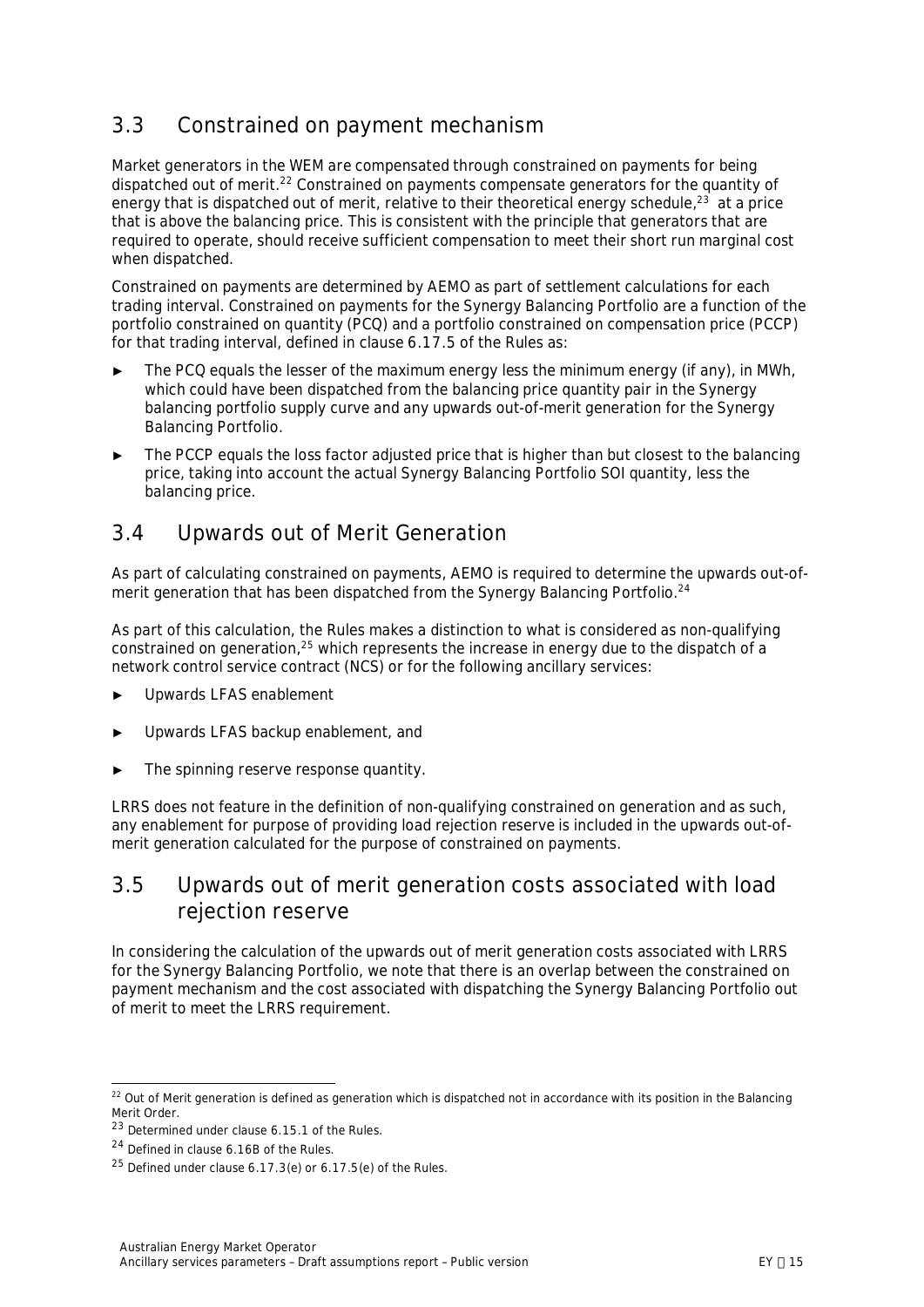We note that the only circumstance when the Synergy Balancing Portfolio out-of-merit generation quantities are not eligible for compensation [pa](#page-18-1)yments is when AEMO determines that a generator has not complied with dispatch instructions.<sup>26</sup>

The Synergy Balancing Por[tfo](#page-18-2)lio is required to offer into the balancing market on a short run marginal cost (SRMC) basis<sup>27</sup> as part of market power mitigation measures in the WEM.

Notwithstanding the potential for different interpretations of what an SRMC offer could entail,<sup>[28](#page-18-3)</sup> the Rules includes mechanisms to compensate any SRMC associated with start-up and generation that is dispatched out of merit, based on a supply curve that is reflective of the costs of their short-run production.

Therefore, it would appear that the Rules require out of merit generation that is dispatched specifically for LRRS to be compensated through the constrained on mechanism. The outcome of this is that the cost of providing LRRS which may necessitate out of merit dispatch on start-up is recovered through the constrained on payment mechanism during normal market operation. Specifically, the Synergy Balancing Portfolio recovers its short-run marginal costs for energy in the Balancing Market and recovers ancillary services costs in either the LFAS markets, application of margin values in settlements or by contractual mechanisms.

On the basis that this assessment is correct, an appropriate evaluation of upwards out of merit generation associated with LRR is zero. The Cost\_LR parameter is therefore limited to consideration of generation that is constrained off (downwards out of merit generation) due to units responding to a load rejection event occurring.

## <span id="page-18-0"></span>**3.6 Constrained off generation as a result of a load rejection reserve event**

AEMO is required to calculate the downwards out of merit generation [in](#page-18-4) a trading interval to determine constrained off payments [to](#page-18-5) Synergy's Balancing Portfolio.<sup>29</sup> The Rules excludes load rejection r[ese](#page-18-6)rve response quantities<sup>30</sup> from contributing to the downwards out of merit generation calculation.<sup>31</sup>

A generating unit may be instructed to curtail its generation output or be disconnected entirely in response to a load rejection event and as a result would incur lost revenue resulting from foregone energy sales at the prevailing balancing price. It would be reasonable to expect that units that respond to a load rejection reserve event should be compensated for providing the service as part of the Cost\_LR. We consider energy sales foregone to be a reasonable approximation of the 'L' parameter of Cost LR to cover the costs for providing this service in accordance with the Rules.

<span id="page-18-1"></span><sup>26</sup> [AEMO – Theoretical Energy Schedule FAQ](https://www.aemo.com.au/-/media/Files/PDF/aemo--theoretical-energy-schedule-faq_v16450963f29c46dc8b2c9ff0000bd36b5.pdf)

<span id="page-18-2"></span> $27$  Clause 7A.2.17 of the Rules.

<span id="page-18-3"></span><sup>&</sup>lt;sup>28</sup> Market Power Mitigation Mechanisms for the WEM also recommended the retention and support of ensuring suppliers with market power to make energy offers that are SRMC-based, noting the recommendations for clear definition of SRMC and developing a workable definition of SRMC.

<span id="page-18-4"></span><sup>29</sup> Clause 6.16B.2 of the Rules.

<span id="page-18-5"></span><sup>&</sup>lt;sup>30</sup> Defined in the Rules as an event which causes a facility in the Balancing Portfolio, which System Management has instructed to provide LRRS, to provide a response to that event.

<span id="page-18-6"></span> $31$  Clause 6.16B.2(b(ii)(3) of the Rules.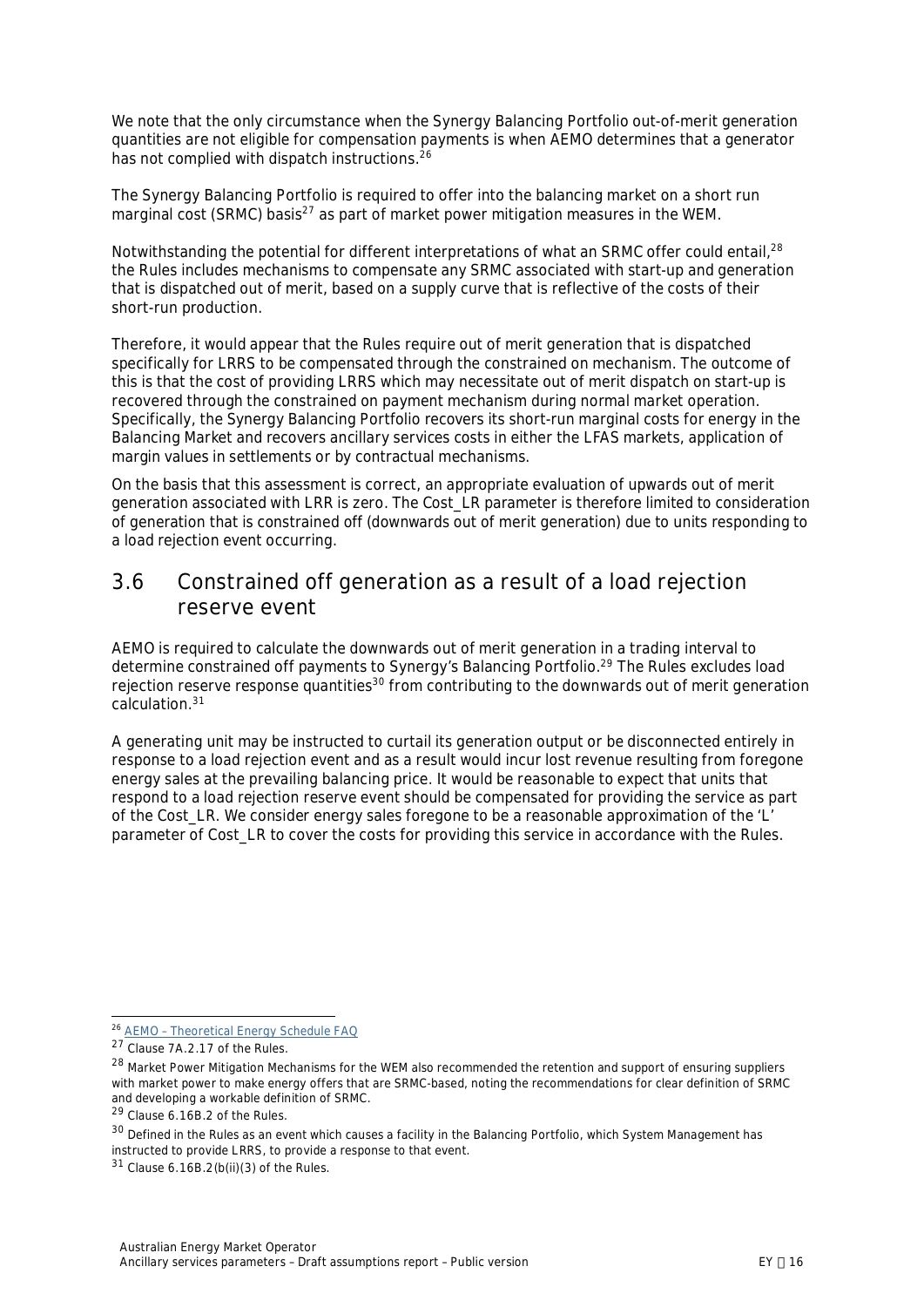# <span id="page-19-0"></span>**3.7 Calculation of Cost\_L**

We consider that the energy sales forgone as a result of a generator unit being constrained off or curtailed to provide LRRS will be a function of the prevailing balancing pric[e a](#page-19-2)t the time of the load rejection event occurring and the load rejection reserve response quantity.<sup>32</sup>

Load rejection events can occur at any time of the year and is dependent on network outages and the coincident sy[ste](#page-19-3)m conditions. However, load rejection events that have led to over-frequency in the WEM ar[e r](#page-19-4)are<sup>33</sup> and the response required from LRRS has historically been limited to within a 30 minute trading interval.<sup>34</sup>

We consider a rudimentary analysis of the foregone energy sales of a load rejection event in [Table](#page-19-1) [2](#page-19-1). We consider an upper bound scenario assuming the load rejection event occurs during a trading interval at the maximum balancing price for a sustained period of two trading intervals, under the assumption that AEMO will not decommit a generation unit in response to a load rejection event. We also consider that same analysis based on the observed market average balancing price for the 2017-18 year. We also consider a maximum of two events occurring in a year as reasonable, based on network outage statistics[35](#page-19-5) of key bulk transmission circuits.

| Input assumption                                                            | Description of data source and value                    |
|-----------------------------------------------------------------------------|---------------------------------------------------------|
| Load rejection response quantity<br>(MW, sustained over time)               | 120 MW (set by AEMO requirement)                        |
| Load rejection response time (highly conservative)                          | 1 hour or two trading intervals <sup>36</sup>           |
| Maximum balancing price (highly conservative)                               | \$302 / MWh <sup>37</sup> (based on maximum STEM price) |
| Average balancing price<br>(based on observed market data for 2017-18 FY)   | \$53.35                                                 |
| Total energy sales foregone @ max balancing price for<br>a single event     | \$36,240                                                |
| Total energy sales foregone @ maximum balancing<br>price for two events     | \$72,480                                                |
| Total energy sales foregone @ average balancing<br>price for a single event | \$6,402                                                 |
| Total energy sales foregone @ average balancing<br>price for two events     | \$12,804                                                |

<span id="page-19-1"></span>**Table 2: Analysis of a load rejection event occurring at maximum and average energy price for two trading intervals**

We note that the assessment undertaken in [Table 2](#page-19-1) would overstate the costs associated with LRRS as it does not take into account the energy contribution required for downwards LFAS enablement

<span id="page-19-2"></span><sup>&</sup>lt;sup>32</sup> Defined as the quantity of energy reduction, in MWh, provided by a Facility as a Load Rejection Reserve response due to a Load Rejection Reserve Event, but excluding any such contribution that occurred because System Management had instructed the Facility to provide Downwards LFAS Enablement or Downwards LFAS Backup Enablement.

<span id="page-19-3"></span><sup>33</sup> AEMO provided information to EY regarding over frequency events on the SWIS. A total of 11 load rejection events resulted in over-frequency occurring since 2013. The required sustained response times in the events ranged from a few minutes up to 28 minutes.

<span id="page-19-4"></span><sup>34</sup> We note that the LRR response is required across two tranches, one that responds in 6 seconds for at least 6 minutes and the other requiring response within 60 seconds for at least 60 minutes. See clause 3.9.7 of the Rules.

<span id="page-19-5"></span><sup>&</sup>lt;sup>35</sup> We understand that network outage events on the 220 kV network may occur on average, twice a year.

<span id="page-19-7"></span><span id="page-19-6"></span><sup>&</sup>lt;sup>36</sup> As indicated in footnote 34 above, the LRR response requirement is for up to 60 minutes, although as indicated in footnote 33 above, the duration of historical load rejection events has fallen short of this requirement. <sup>37</sup> <https://www.aemo.com.au/Electricity/Wholesale-Electricity-Market-WEM/Data/Price-limits>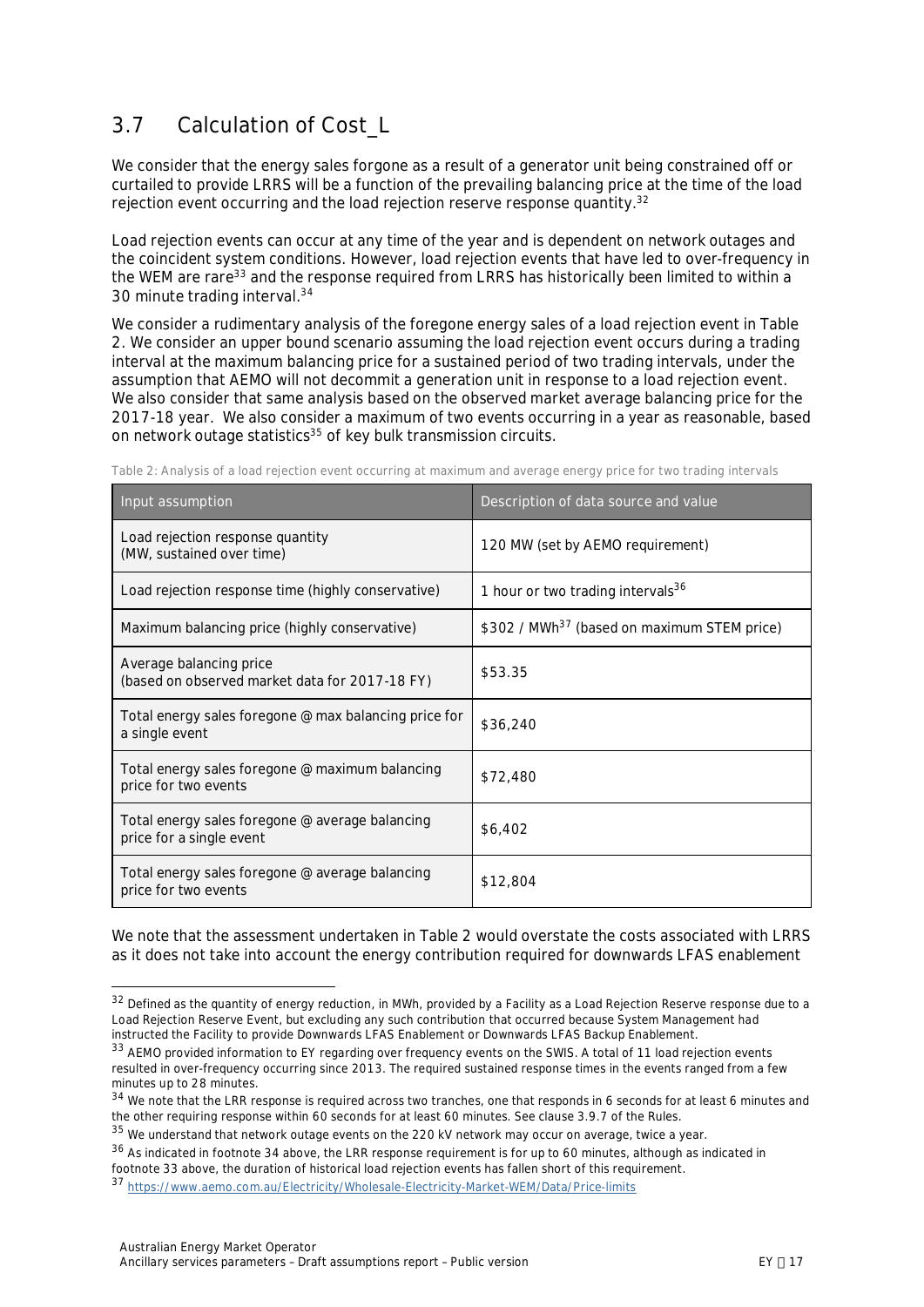or backup downwards LFAS enabled as prescribed in the Rules for the trading interval. LFAS enablement is typically also provided by the Synergy Balancing Portfolio.

Notwithstanding the above simplification, the total energy sales that are foregone are still relatively small, with the annual total estimated cost of LRRS to be estimated at \$72,480 in the upper bound scenario defined and \$12,804 for the typical scenario defined.

If the above assessment is correct and reasonable, we propose that the overall energy sales foregone that could be attributed to Cost LR is also minor and negligible in the context of the WEM and that Cost\_LR is zero.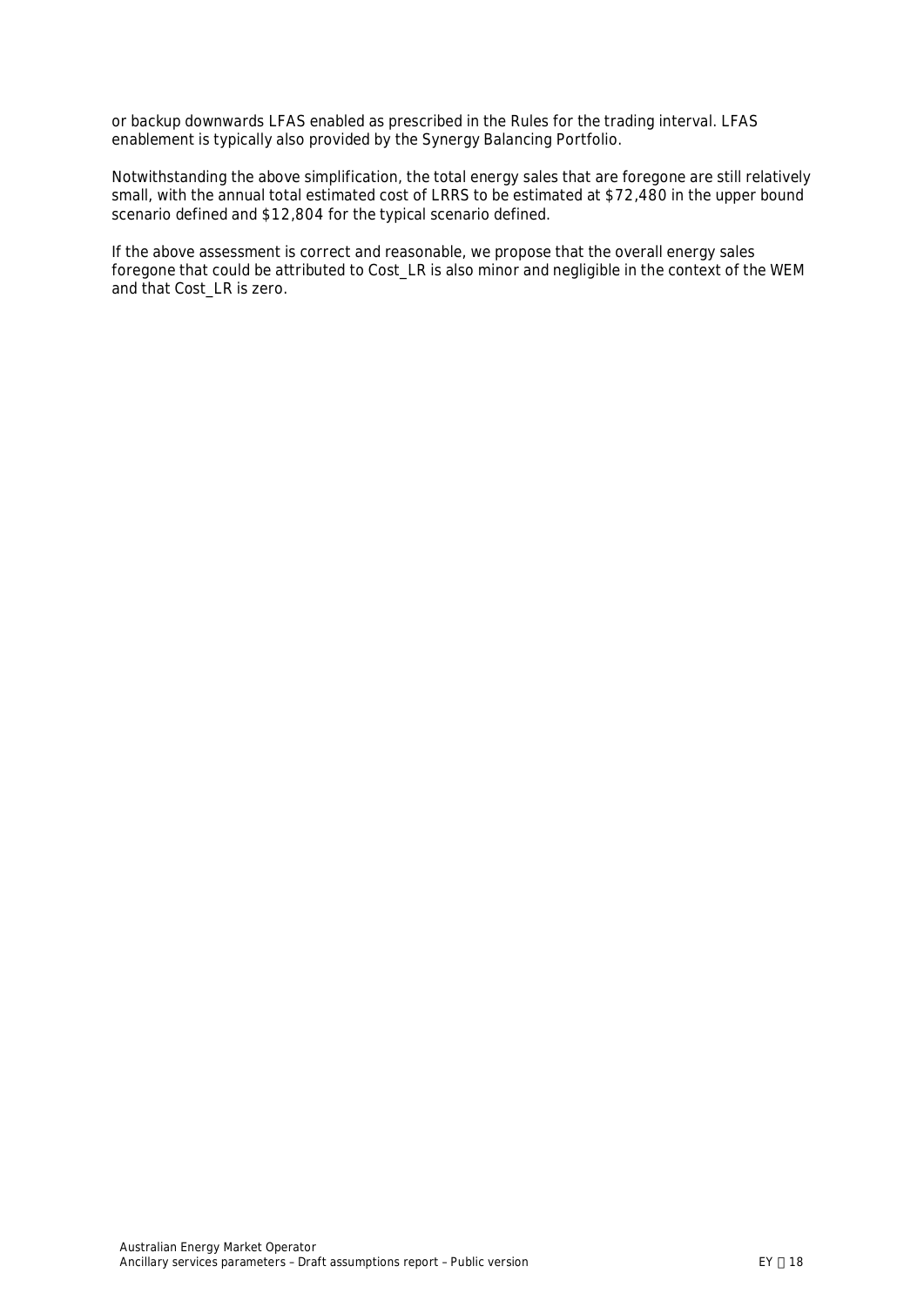# <span id="page-21-0"></span>**4. Market related assumptions**

The key market related assumptions applied in the modelling for ancillary services are summarised in [Table 3](#page-21-2) below. Additional information is provided further below.

<span id="page-21-2"></span>**Table 3 Overview of key market related assumptions**

| Input assumption                                                                  | Description of data source and value                                                                                                               |  |
|-----------------------------------------------------------------------------------|----------------------------------------------------------------------------------------------------------------------------------------------------|--|
| Energy, Rooftop PV,<br>Behind-the-meter storage,<br>Electric vehicles, Industrial | AEMO 2018 Electricity Statement of Opportunities (ESOO)<br><b>Expected Scenario</b>                                                                |  |
| demand                                                                            | 50% Probability of Exceedance (POE) for peak demand                                                                                                |  |
| New entrant market<br>generators                                                  | SWIS renewable planting based on information available via<br>capacity credit accreditation process                                                |  |
| Generation retirements                                                            | Synergy's announced 380 MW base retirement schedule                                                                                                |  |
| Fuel prices                                                                       | AEMO 2018 Gas Statement of Opportunities (GSOO) - Base fuel<br>price trajectory                                                                    |  |
| Demand response                                                                   | DSM capacity to be modelled as per AEMO 2018 ESOO with 57 MW<br>in 2018-19 and 66 MW from 2019-20 onwards for the duration of<br>the study period. |  |

## <span id="page-21-1"></span>**4.1 Demand modelling**

Demand assumptions used in modelling include; annual energy projections, peak demand, the uptake of rooftop solar PV, electric vehicles (EVs) and behind-the-meter battery storage based on AEMO's 2018 ESOO. An overview of these parameters over the forecast period is provided in [Table](#page-21-3) [4](#page-21-3) below.

| Year    | <b>Operational Energy</b><br>$\sqrt{\text{GWh p.a.}}$ sent-out) | Annual peak<br>demand 50%<br>POE<br>(MW) | <b>Installed</b><br>Rooftop PV<br>Capacity<br>(MW) | Behind the<br>Meter Storage<br>Energy<br>(MWh sent-out) | Annual energy<br>required by EVs<br>(GWh) |
|---------|-----------------------------------------------------------------|------------------------------------------|----------------------------------------------------|---------------------------------------------------------|-------------------------------------------|
| 2019-20 | 18,307                                                          | 3.914                                    | 1.149                                              | 63                                                      | 2.4                                       |
| 2020-21 | 18,382                                                          | 3,928                                    | 1,303                                              | 97                                                      | 5.8                                       |
| 2021-22 | 18,506                                                          | 3.951                                    | 1.455                                              | 133                                                     | 12.3                                      |

<span id="page-21-3"></span>**Table 4 Demand Parameters**

## **4.1.1 Energy projections**

One of the primary considerations when forecasting the electricity market is the future demand for electricity, which is expressed in terms of energy consumption and peak demands. The expected scenario from the AEMO ESOO 2018 (Expected Growth Scenario) has been adopted as the source of electricity demand and energy projection. [Figure 5](#page-22-0) shows this expected trajectory in annual operational energy consumption (to be met by large-scale generation facilities) for the WEM.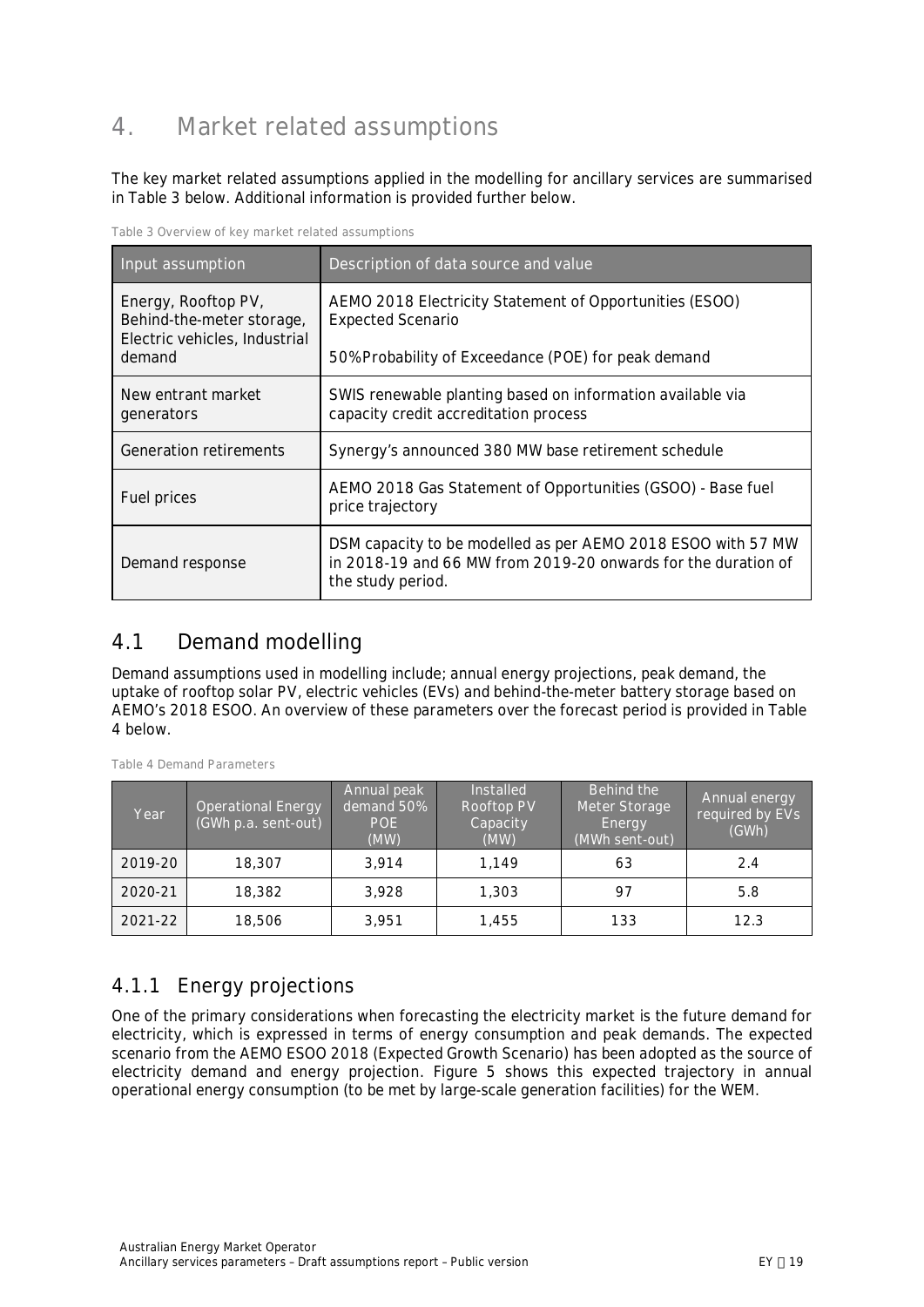

<span id="page-22-0"></span>**Figure 5: AEMO expected annual regional energy forecast in the WEM**

#### **4.1.2 Peak demand**

[Figure 6](#page-22-1) shows AEMO's expected peak demand forecast based on a 50% POE. Peak demands are significantly influenced by weather conditions, particularly hot temperatures in summer and cold temperatures in winter, driving cooling and heating air conditioning loads, respectively.

The peak demand (and near-peak demand conditions) increases the risk of price volatility, and therefore the magnitude of the peak demand in any given year is a significant factor in determining overall wholesale market pricing trends. EY has used AEMO's published peak demand forecasts representing a 50% probability of exceedance (POE) peak demand level.

The 50% POE peak represents a typical year, with a one in two chance of the peak demand being exceeded in at least one half hour of the year and is representative of a statistically likely' scenario.



<span id="page-22-1"></span>**Figure 6: AEMO expected annual 50% POE regional peak demand forecast in the WEM**

## **4.1.3 Rooftop PV**

Modelling uses AEMO's expected scenario for rooftop PV uptake from the AEMO ESOO 2018. [Figure](#page-23-0) [7](#page-23-0) shows the rooftop PV trajectory used in this scenario. The uptake in rooftop PV systems in recent years has been rapid in the WEM, driven by favourable government policies and attractive payback periods. While many of the supportive government policies have now been removed (or significantly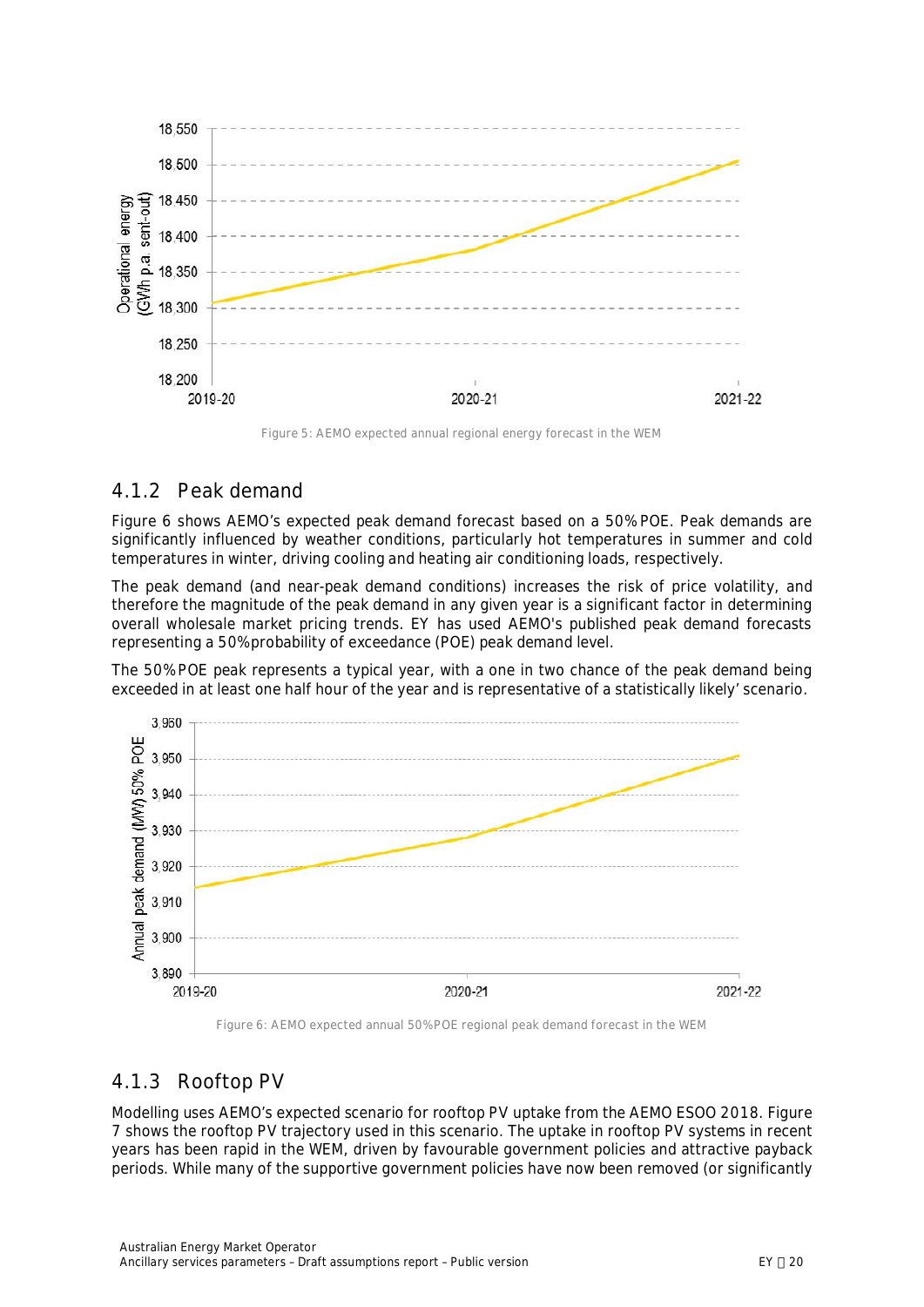scaled back), AEMO still expects significant growth in rooftop PV uptake due to decreasing costs of PV systems and increasing (real or customer perceived) retail energy costs.



<span id="page-23-0"></span>**Figure 7: AEMO expected installed rooftop PV capacity forecast for the WEM**

#### **4.1.4 Behind-the-meter storage**

EY separately models behind-the-meter (domestic) storage profiles and EV charging profiles to capture their impact on the shape of grid demand without changes to the total underlying operational energy forecast by AEMO based on information provided in AEMO's ESOO 2018. [Figure](#page-23-1) [8](#page-23-1) demonstrates this uptake.



<span id="page-23-1"></span>**Figure 8: Household battery storage uptake trajectory per region**

#### **4.1.5 Electric vehicles**

Modelling assumptions use AEMO's expected scenario for electric vehicle (EV) uptake trajectory from the AEMO ESOO 2018. The uptake of electric vehicles is projected to provide a new source of electrical load as consumers switch from petrol-based vehicles to those that rely on charging from the grid. Within the study period however, the overall contribution from EVs to the annual SWIS operational energy forecast is expected to be less than 0.1%. AEMO expects that the impact of EV's on peak demand to be negligible.[38](#page-23-2)

<span id="page-23-2"></span><sup>38</sup> AEMO ESOO 2018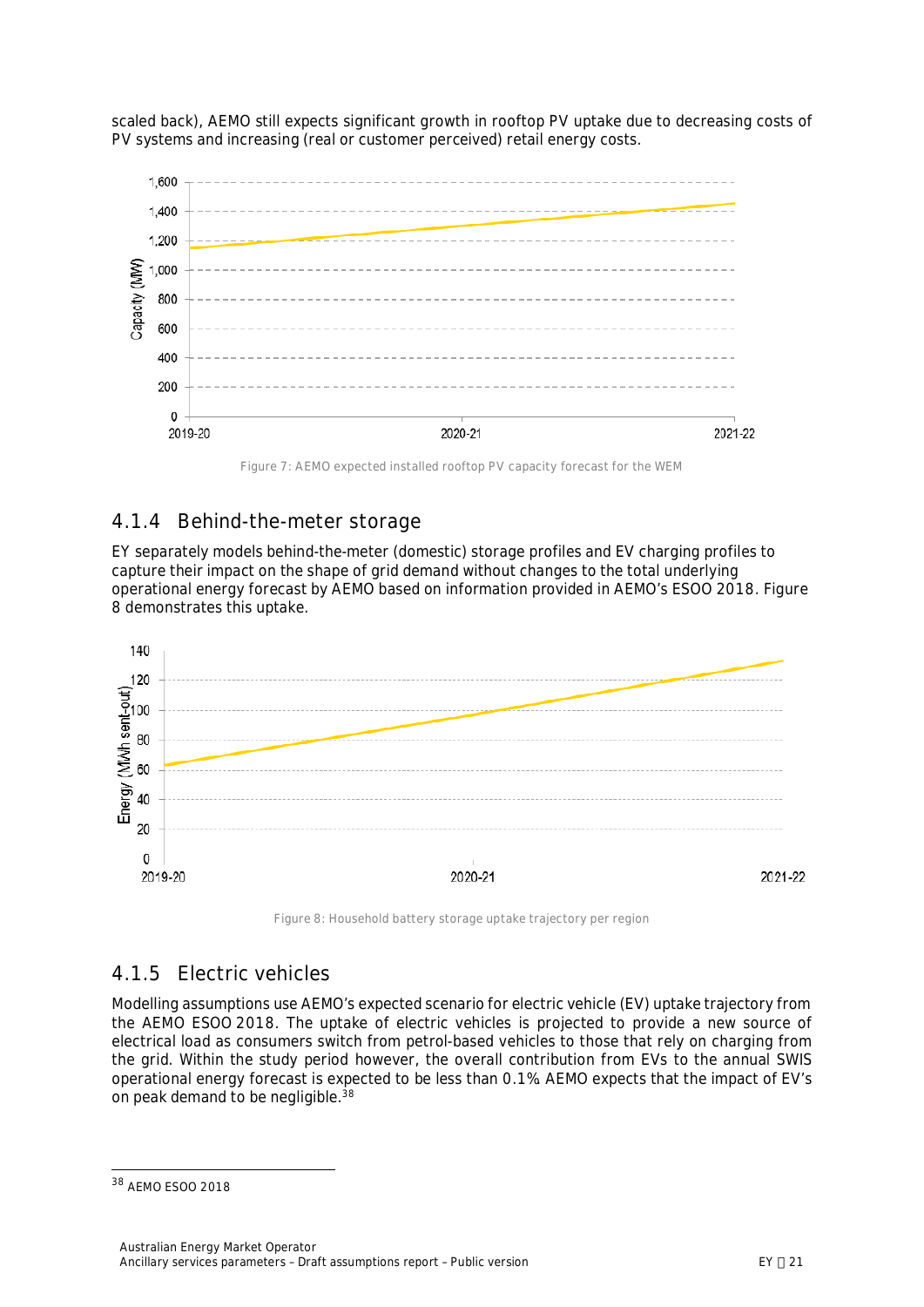

**Figure 9: Projected electric vehicle energy consumption**

# **4.1.6 New entrant market generators**

The following new entrant generators are included based on capacity credit certification within the study period. [Table 5](#page-24-0) provides a summary of the SWIS new entrant list. New entrant renewable projects are assumed to offer all capacity into the Balancing Market at a -\$40/MWh to reflect an implicit contracted LGC revenue.

| Project                            | Capacity<br>(MW) | Load area     | Technology                       | Capacity<br>factor | Commissioning<br>date |
|------------------------------------|------------------|---------------|----------------------------------|--------------------|-----------------------|
| Emu Downs Solar Farm               | 20               | North Country | Single axis<br>tracking (SAT) PV | 29%                | 1 October 2018        |
| Northam Solar Project              | 10               | East Country  | <b>SAT PV</b>                    | 27%                | 1 October 2018        |
| Byford Solar/Westgen<br>Solar Farm | 30               | Kwinana       | <b>SAT PV</b>                    | 29%                | 1 October 2019        |
| Merredin Solar Farm                | 120              | East Country  | <b>SAT PV</b>                    | 28%                | 1 July 2019           |
| Badgingarra Wind Farm              | 130              | North Country | Wind turbine                     | 44%                | 1 January 2020        |

<span id="page-24-0"></span>**Table 5: SWIS new entrants list**

#### **4.1.7 Thermal generation retirements**

In accordance with the Energy Minister's directive for the retirement of generation capacity in the WEM, Synergy's 380 MW retirement schedule<sup>[39](#page-24-2)</sup> is modelled, presented in [Table 6](#page-24-1).

<span id="page-24-1"></span>**Table 6: Thermal generation retirement list**

| <b>Power Station</b>             | Region             | Type              | Retirement date   |
|----------------------------------|--------------------|-------------------|-------------------|
| Kwinana Gas Turbine 1            | Kwinana            | Gas               | 30 September 2018 |
| Muja A                           | Muja               | Black coal        | 30 April 2018     |
| Muja B                           | Muja               | <b>Black coal</b> | 30 April 2018     |
| <b>Mungarra Power Station</b>    | North Country      | Gas               | 30 September 2018 |
| West Kalgoorlie Gas Turbine 2, 3 | Eastern Goldfields | Gas               | 30 September 2018 |

<span id="page-24-2"></span><sup>&</sup>lt;sup>39</sup> Synergy 380 MW announcement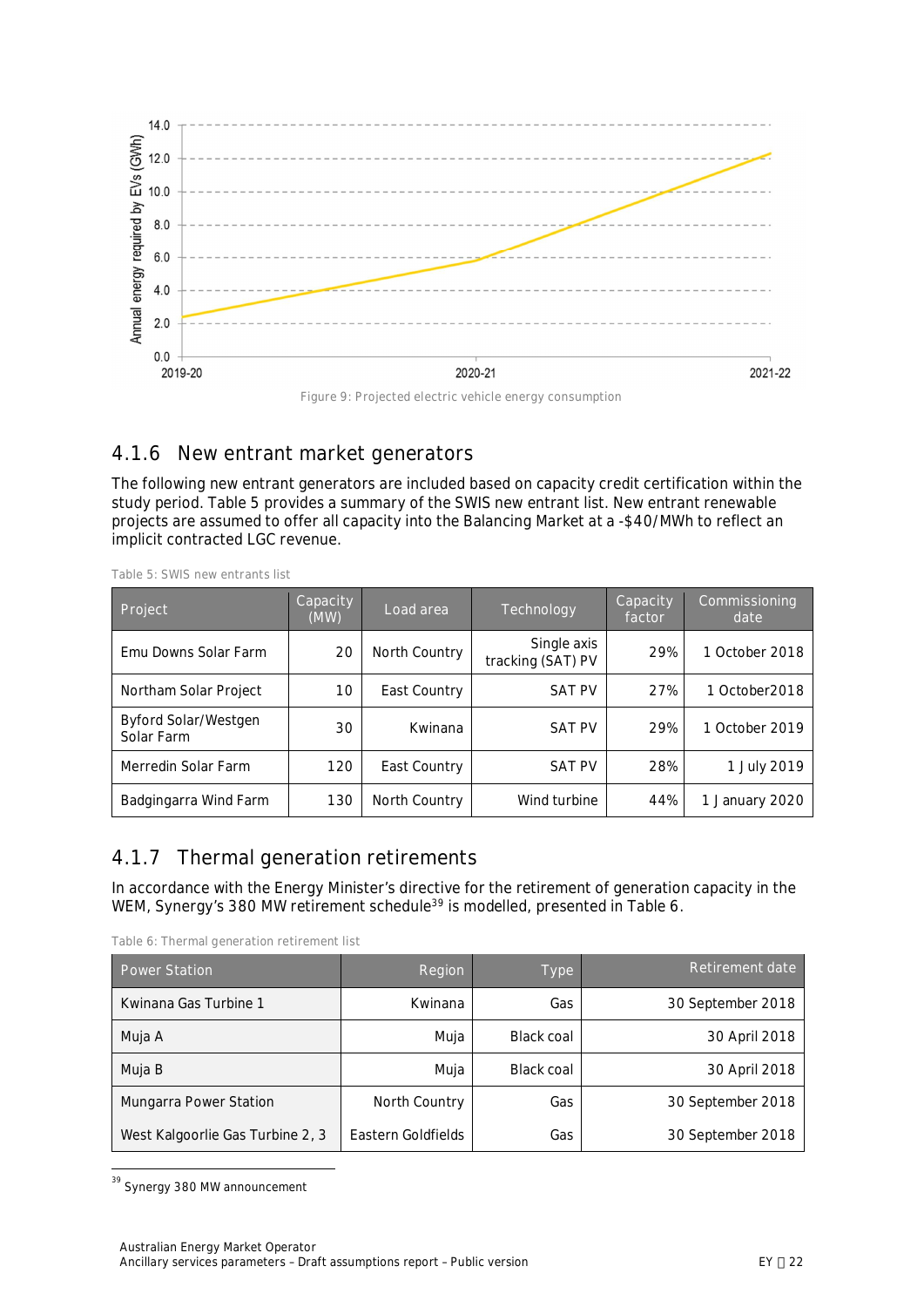# <span id="page-25-0"></span>**4.2 Fuel prices**

#### **4.2.1 Gas prices**

Short-term gas pricing is not considered in the modelling. The assumed gas price trajectory for the SWIS for uncontracted gas supplies is based on publicly available information from AEMO's Gas Statement of Opportunities (GSOO)<sup>[40](#page-25-3)</sup>. As existing gas generators' current gas contracts roll off, it is assumed that these generators will be forced to adopt this price trajectory for their future gas contracts. The gas fuel price trajectory is presented in [Figure 10.](#page-25-2)



<span id="page-25-2"></span>**Figure 10: Projected fuel price trajectory**

#### **4.2.2 Coal prices**

For this Project, the coal price is assumed to remain constant at \$2.60/GJ for the study period as per the 2018-19 Margin Value<sup>[41](#page-25-4)</sup> review.

#### <span id="page-25-1"></span>**4.3 Demand response**

DSM capacity to be modelled as per AEMO 2018 ESOO with 57 MW in 2018-19 and 66 MW from 2019-20 onwards for the duration of the study period.

<span id="page-25-3"></span><sup>40</sup><https://www.aemo.com.au/Gas/National-planning-and-forecasting/WA-Gas-Statement-of-Opportunities>

<span id="page-25-4"></span><sup>41</sup> [2018-19 Margin Value Review](https://www.aemo.com.au/-/media/Files/Stakeholder_Consultation/Consultations/WA_WEM_Consultation_Documents/2017/Margin/Final-assumptions-report--PUBLIC-v14.pdf)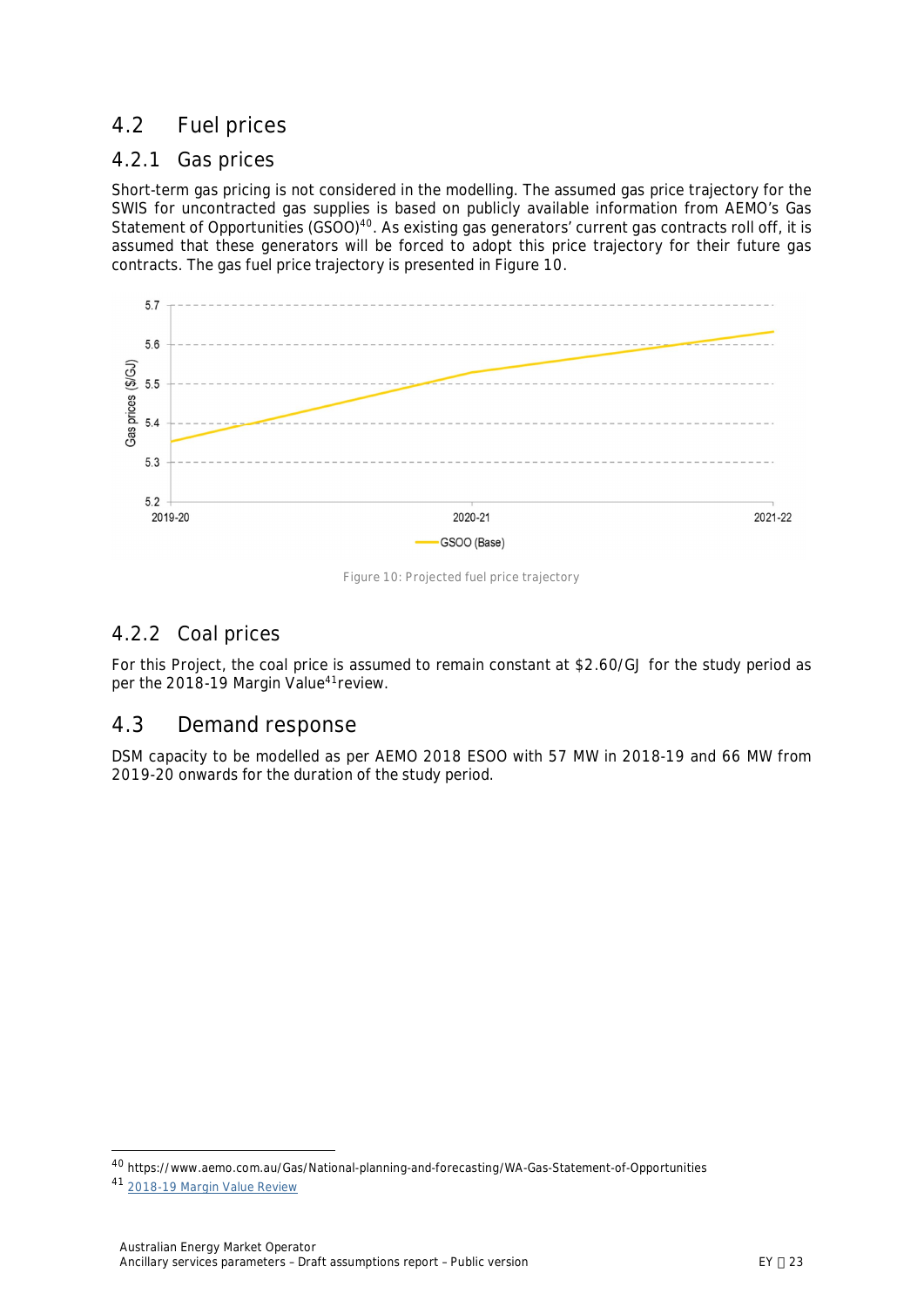# <span id="page-26-0"></span>**5. Facility related assumptions**

#### As part of the private consultation process, AEMO and EY is approaching and seeking feedback on the confidential values in [Table 7](#page-26-1) below.

<span id="page-26-1"></span>**Table 7: Individual facility level assumptions and data sources**

| Input assumption                            | Description                                                                                                                                                                                                                                                                                                                                                         |
|---------------------------------------------|---------------------------------------------------------------------------------------------------------------------------------------------------------------------------------------------------------------------------------------------------------------------------------------------------------------------------------------------------------------------|
| Average heat rates                          | The amount of energy used by the unit per MWh of energy sent<br>out.<br>Data provided will be used to derive a marginal heat rate curve<br>(e.g. quadratic function, piecewise linear function, etc).                                                                                                                                                               |
| Auxiliary factors                           | The average percentage of energy generated used to power plant<br>auxiliaries such as fans, motors, feed pumps etc.                                                                                                                                                                                                                                                 |
| Fixed operating and<br>maintenance costs    | Plant operational costs that are incurred regardless of energy<br>generated and does not vary with the level of output that the plant<br>produces expressed as \$ per MW of nameplate capacity for a year<br>e.g. lighting, fixed scheduled maintenance.                                                                                                            |
| Variable operating and<br>maintenance costs | Non-fuel operational cost that varies with the level of output that<br>the plant produces. Includes wear and tear on plant and equipment<br>directly attributable to the production of output and the value of<br>water and other inputs used to produce electricity output.                                                                                        |
|                                             | Start-up costs include the opportunity costs of fuel, water, internal<br>power, additional labour and wear and tear directly attributable to<br>the start-up.                                                                                                                                                                                                       |
|                                             | Start-up is defined as the period from zero output to minimum<br>generation. Start-up costs depend on whether a hot start, warm<br>start or cold start occurs, which is determined by the time period<br>elapsed since the plant's previous shut down.                                                                                                              |
| Start-up and shut-down<br>costs             | Additionally the number of hours that must have elapsed for the<br>plant to be considered to be in each of these states is a part of this<br>information request. Only costs additional to those associated with<br>variable output are to be included.                                                                                                             |
|                                             | Cost of resources required to shut-down and decommit a plant.<br>This includes costs additional to those associated with variable<br>output, such as fuel, water, operating and maintenance costs of<br>shutting a plant down within a trading interval period. Variable<br>costs incurred when decreasing facility power output to zero<br>should not be included. |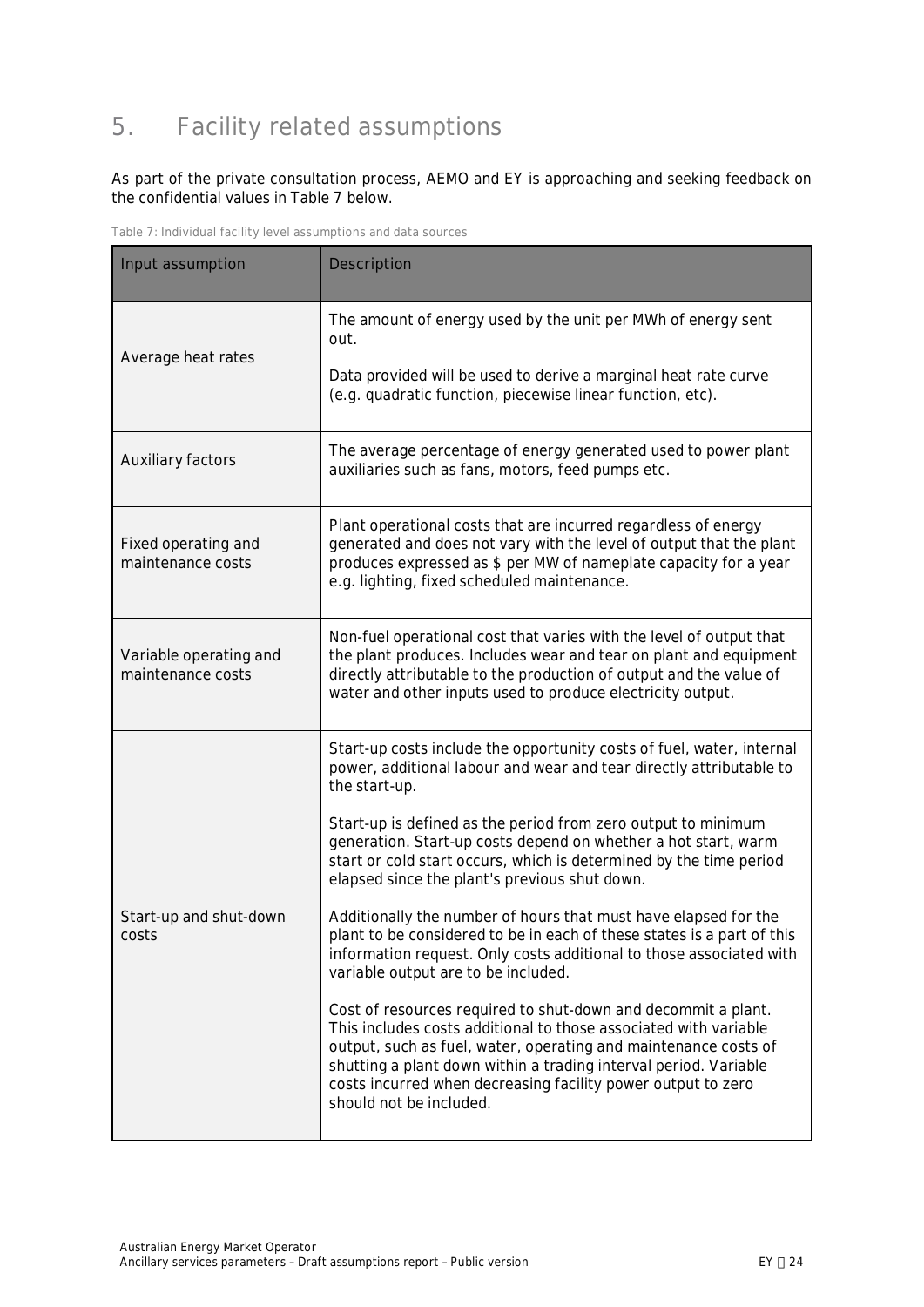| Input assumption                   | Description                                                                                                                                                                                                                                                                                                                                                                                                                                         |
|------------------------------------|-----------------------------------------------------------------------------------------------------------------------------------------------------------------------------------------------------------------------------------------------------------------------------------------------------------------------------------------------------------------------------------------------------------------------------------------------------|
| Fuel price and transport<br>charge | The best basis for the opportunity cost of fuel is usually the current<br>spot price, or alternatively the current market price for fuel<br>contracts. Pipeline capacity charges should be converted to a \$/GJ<br>value (and may be considered zero if they cannot be on sold to<br>third parties). We are seeking the fuel/fuel transport price that a<br>market participant will use when making a decision as to whether<br>to generate or not. |
| Planned maintenance<br>periods     | Planned maintenance periods for the study period.                                                                                                                                                                                                                                                                                                                                                                                                   |